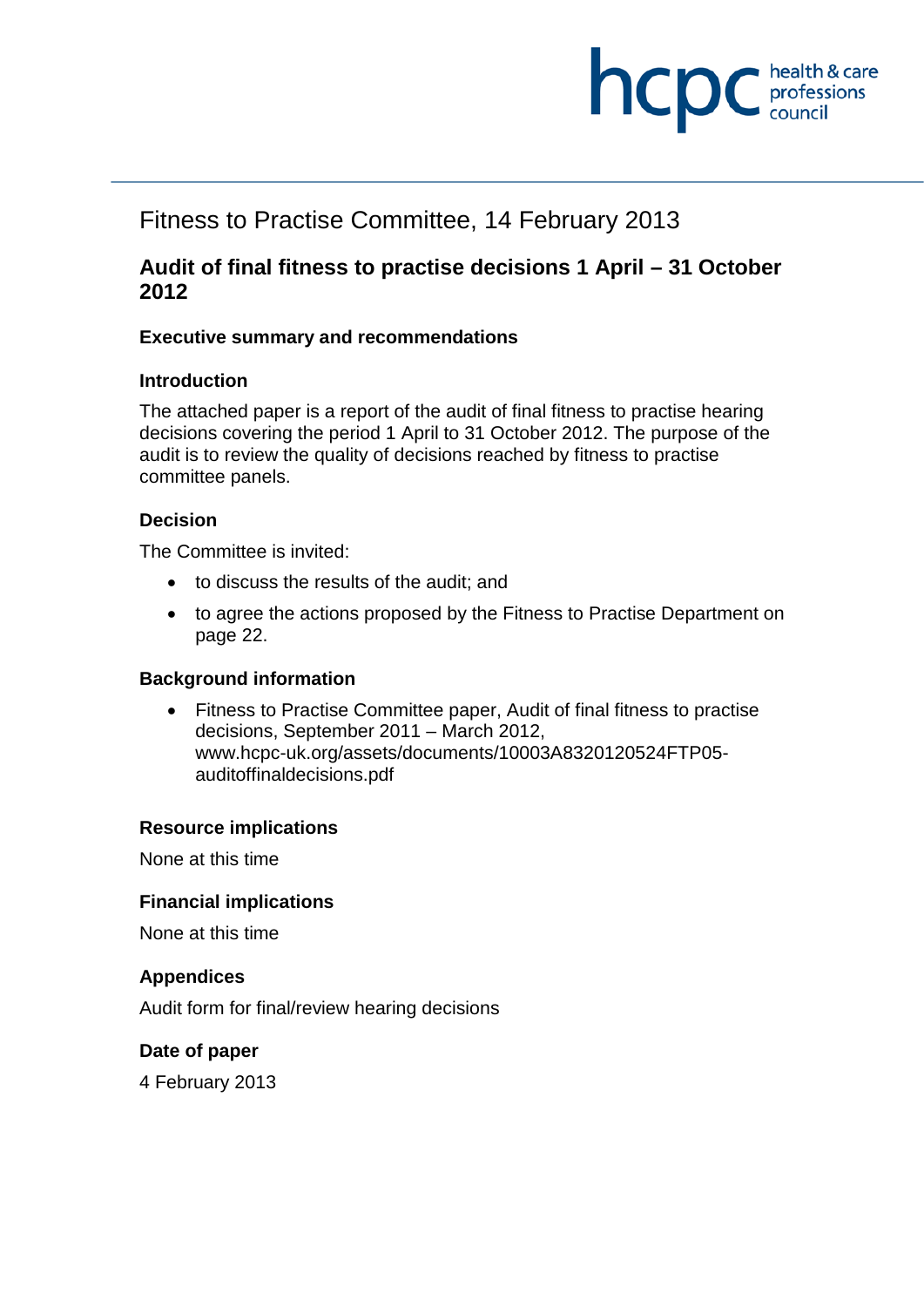# hcpc health & care

## Audit of final fitness to practise decisions 1 April -31 October 2012

## **Contents**

| 1.1 |  |
|-----|--|
| 1.2 |  |
|     |  |
| 2.1 |  |
| 2.2 |  |
| 2.3 |  |
| 2.4 |  |
| 2.5 |  |
|     |  |
| 3.1 |  |
| 3.2 |  |
| 3.3 |  |
|     |  |
| 4.1 |  |
|     |  |
|     |  |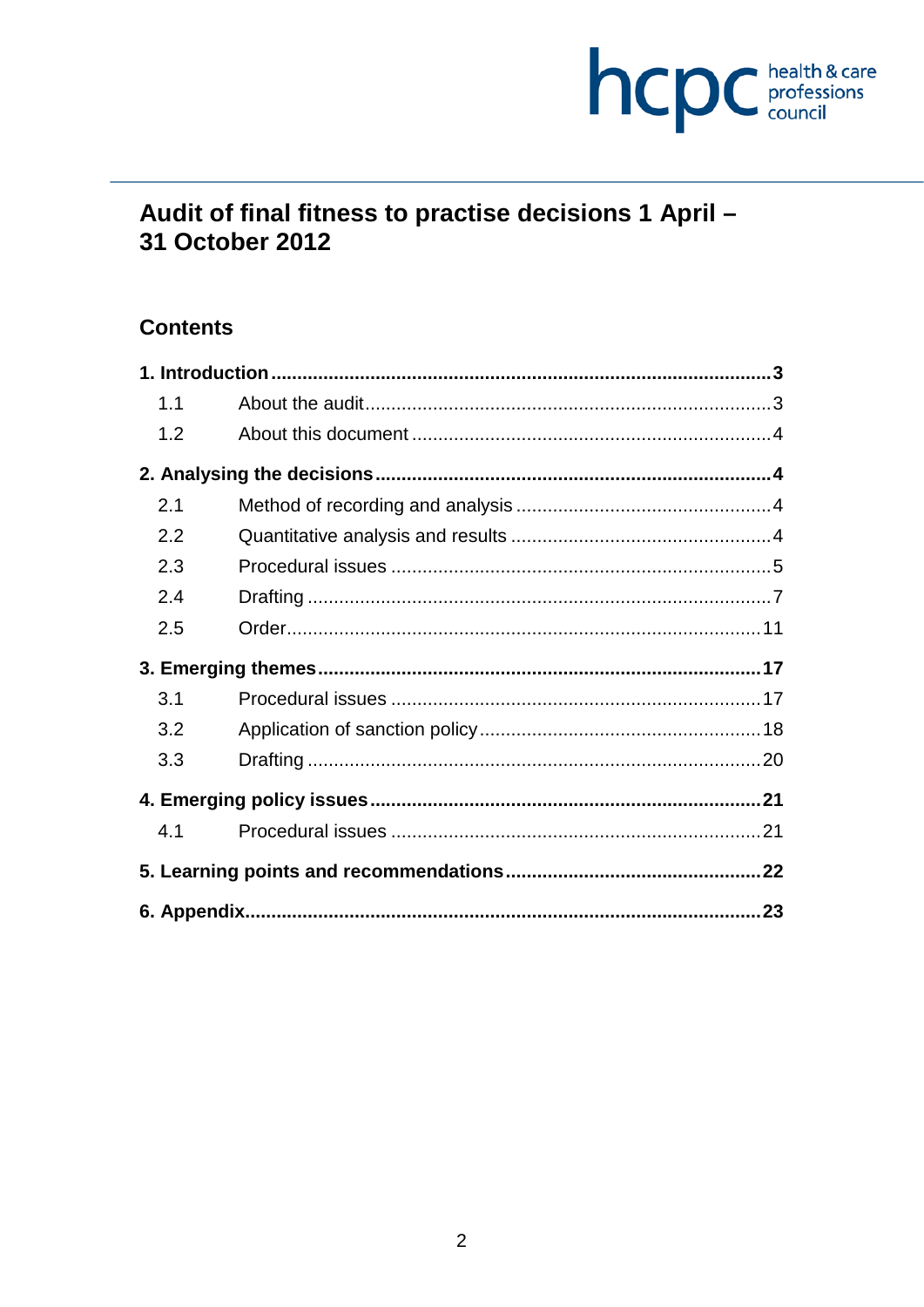## **NCDC** health & care

## **Audit of final fitness to practise decisions 1 April -31 October 2012**

## **1. Introduction**

#### **1.1 About the audit**

- 1.1.1 At its meeting in December 2009, the Council agreed with the recommendation resulting from of the review by the Executive of the CHRE's review into the conduct function of the General Social Care Council, namely that the Executive should consider mechanisms by which the HCPC could be satisfied with the quality of decisions reached by practice committee panels. Following that decision, the Fitness to Practise Committee considered and approved a mechanism to carry out the review of fitness to practise decisions. The format for the audit is based on the practice note 'Drafting Fitness to Practice Decisions', which provides guidance to panels on the content that should be included in written decisions. Four audits of final fitness to practise panel decisions using this format have been carried out by the Policy and Standards Department between April 2010 and March 2012.
- 1.1.2 The fifth audit—documented in this paper—was carried out between 1 April and 30 September 2012, and applies the same process as the previous audits. The audit assesses Fitness to Practise panel adherence to the applicable law and to HCPC policy in particular areas. The focus of the audit is on monitoring whether panels have followed correct process and procedure including whether sufficient reasons have been given for their decisions. The audit flags any areas where further policy development or consideration is required, but does not go as far as to 'second guess' the judgements reached by the panel such as concluding that the sanction applied was disproportionate or insufficient. The audit also does not question whether particular decisions are right or wrong, as this would jeopardise the independence of panels which operate at arm's length from the Council and the Executive.
- 1.1.3 The learning points from the audit will be fed back into operational policy development and into training and appraisal processes. The next audit of final fitness to practise decisions will be carried out between 1 November 2012 and 30 June 2013.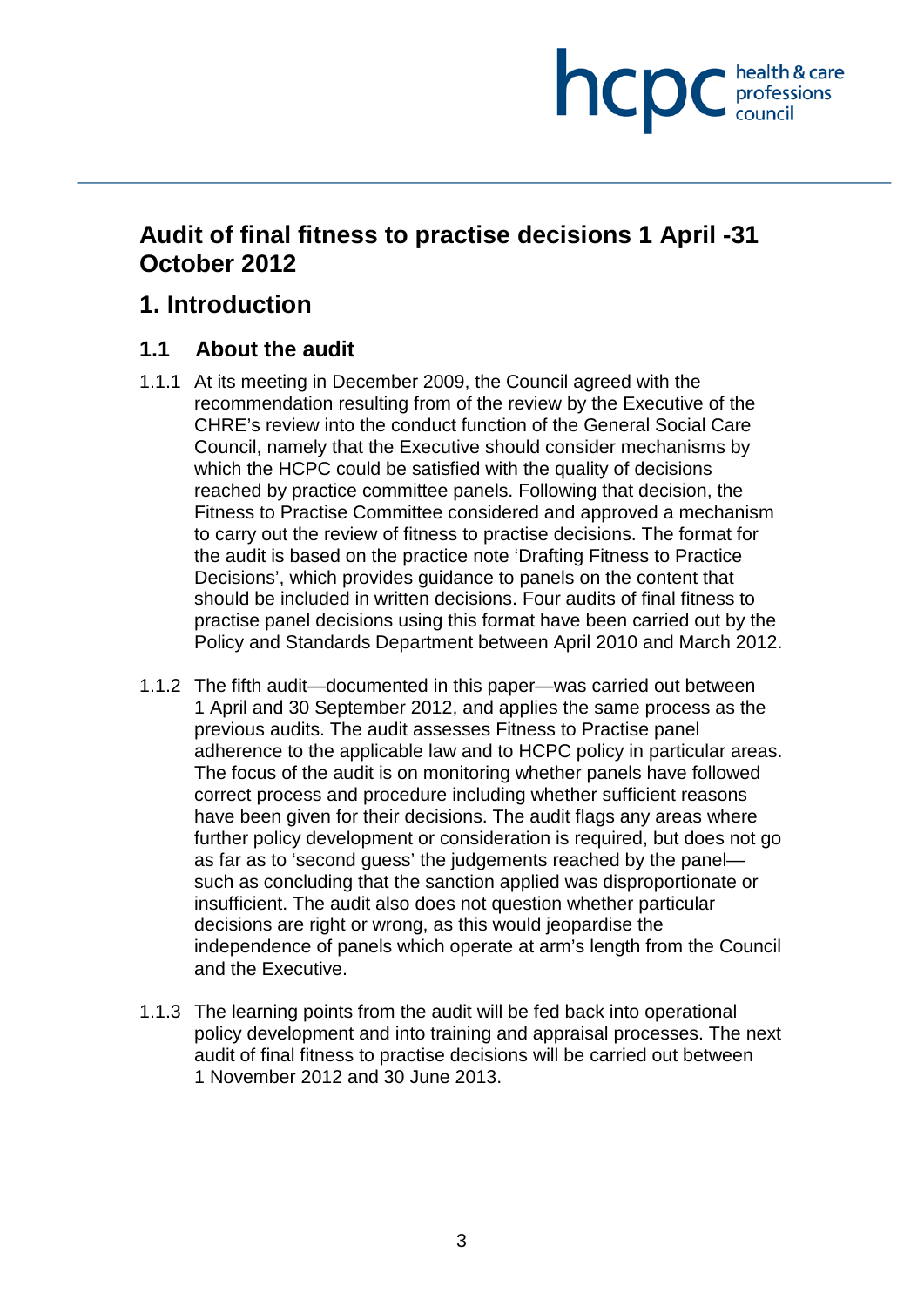## **1.2 About this document**

1.2.1 This document summarises the audit results. The document starts by explaining the audit process, how the data from each decision has been handled and analysed, and provides the statistics for each question of the audit. Section three provides a summary of emerging themes identified the responses. Section four discusses the emerging policy issues identified during the audit, and also notes some notable areas of change or improvement since the previous audit was carried out. Section five contains the Fitness to Practise Department's response to the learning points from the audit and makes some recommendations for future action.

## **2. Analysing the decisions**

## **2.1 Method of recording and analysis**

- 2.1.1 The audit period covered decisions made between 1 April and 31 October 2012. The analysis includes final hearings, restoration hearings, cases of fraudulent entry to the register, full discontinuance hearings, and Article 30 review cases—reviews of conditions of practice orders and suspensions. Interim order cases and cases which were adjourned and did not reach a final decision during the audit period were not included, as the audit has been designed to only audit final hearings rather than cases where decisions are still pending.
- 2.1.2 The Policy and Standards Department has been responsible for carrying out the audit. The audit process and analysis were carried out by one of the department's policy officers. The auditor's understanding of the HCPC fitness to practise procedures is based on the relevant practice notes and policy summaries.
- 2.1.3 As each decision was emailed to the Policy and Standards Department from the Fitness to Practise panels, the relevant details were captured by the auditor in Access using the approved audit questions. At the end of the audit period, the statistics for each question were collated and analysed to identify emerging trends and potential areas for further policy development. For the Committee's information, the full set of audit questions are appended to this paper.

## **2.2 Quantitative analysis and results**

- 2.2.1 A total of 215 decisions from 213 hearings were analysed as part of the audit, of which 127 were final hearing cases, and 88 were Article 30 reviews. The majority of cases (207) were considered by conduct and competence panels, with a smaller number considered by health panels (8). The total number of hearings is slightly less than the number of decisions audited, as there was one hearing that related to three registrants, which made three separate decisions on sanction.
- 2.2.2 This section provides indicative statistics for the answers to the audit questions. Where necessary, contextual explanation has been provided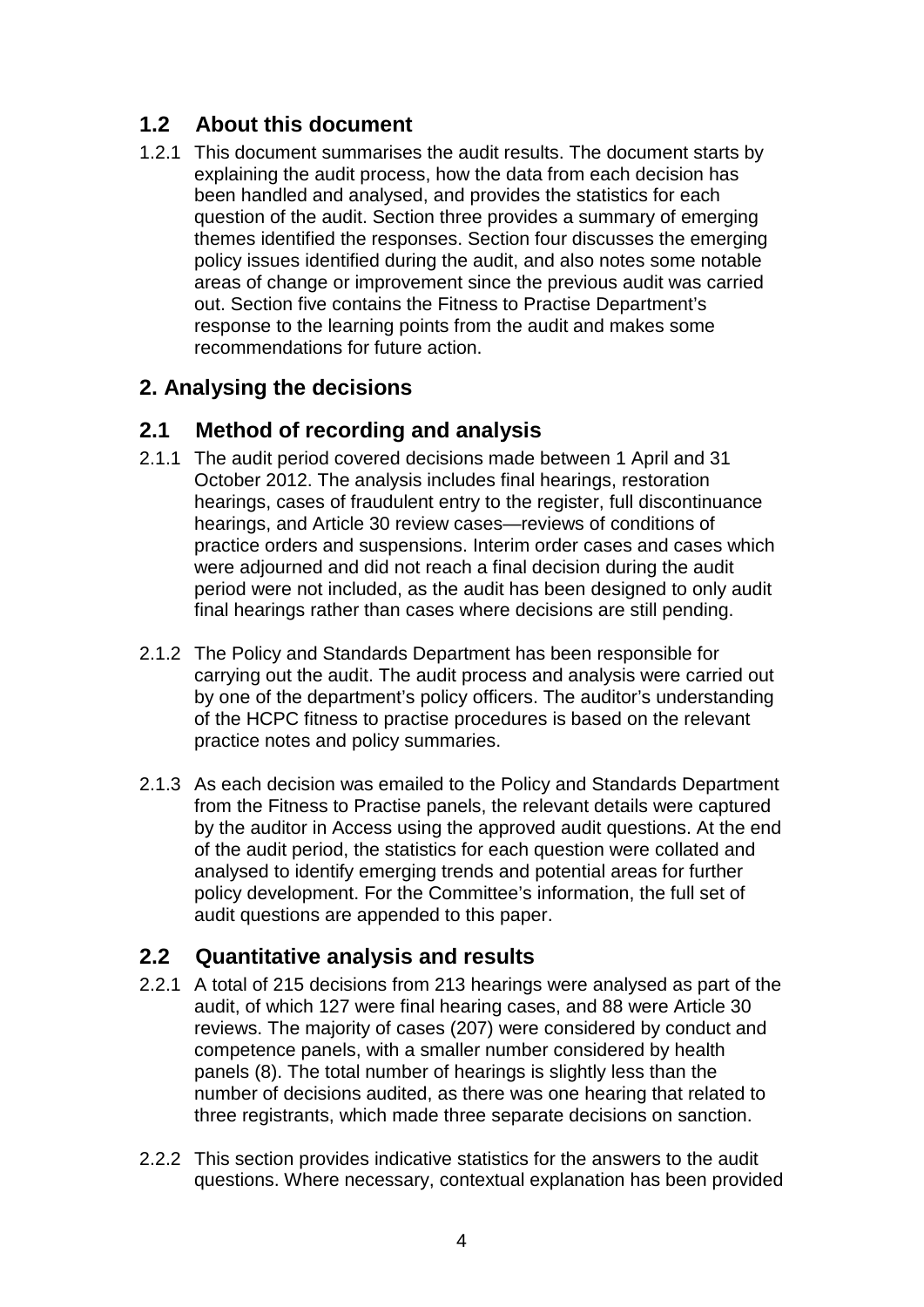following the results of some questions to clarify the way the audit question was interpreted by the auditor and the reason for particular results. The aggregated statistics below do not include individual case details.

### **2.3 Procedural issues**

#### **2.3.1 If the registrant was not there and unrepresented, did the panel consider the issue of proceeding in absence?**

| Yes         | <b>No</b> | Not recorded | Not applicable (registrant<br>present) |
|-------------|-----------|--------------|----------------------------------------|
| 90<br>(42%) | 2(1%)     | $0(0\%)$     | 123 (57%)                              |

During the audit period, there were 92 hearings where the registrant did not attend or was not represented.

Of those hearings where the registrant was not present, there were two cases where the panel did not consider the issue of proceeding in absence of the registrant, or that decision was not recorded. Both these cases were consent order hearings.

#### **2.3.2 Did any other procedural issues arise?**

| Yes      | Nο        |
|----------|-----------|
| 80 (37%) | 135 (63%) |

Other procedural issues noted by the auditor included amendments to, or withdrawals of allegations; applications for hearings to be heard in private; submissions of 'no case to answer', and joinder of separate allegations. For further discussion of emerging issues from this question, please refer to section three.

#### **2.3.3 Was Legal Assessor advice disregarded?**

| Yes      | Nο         |
|----------|------------|
| $0(0\%)$ | 215 (100%) |

During the audit all the cases considered during the audit period panels had due regard to the advice of the relevant legal assessor.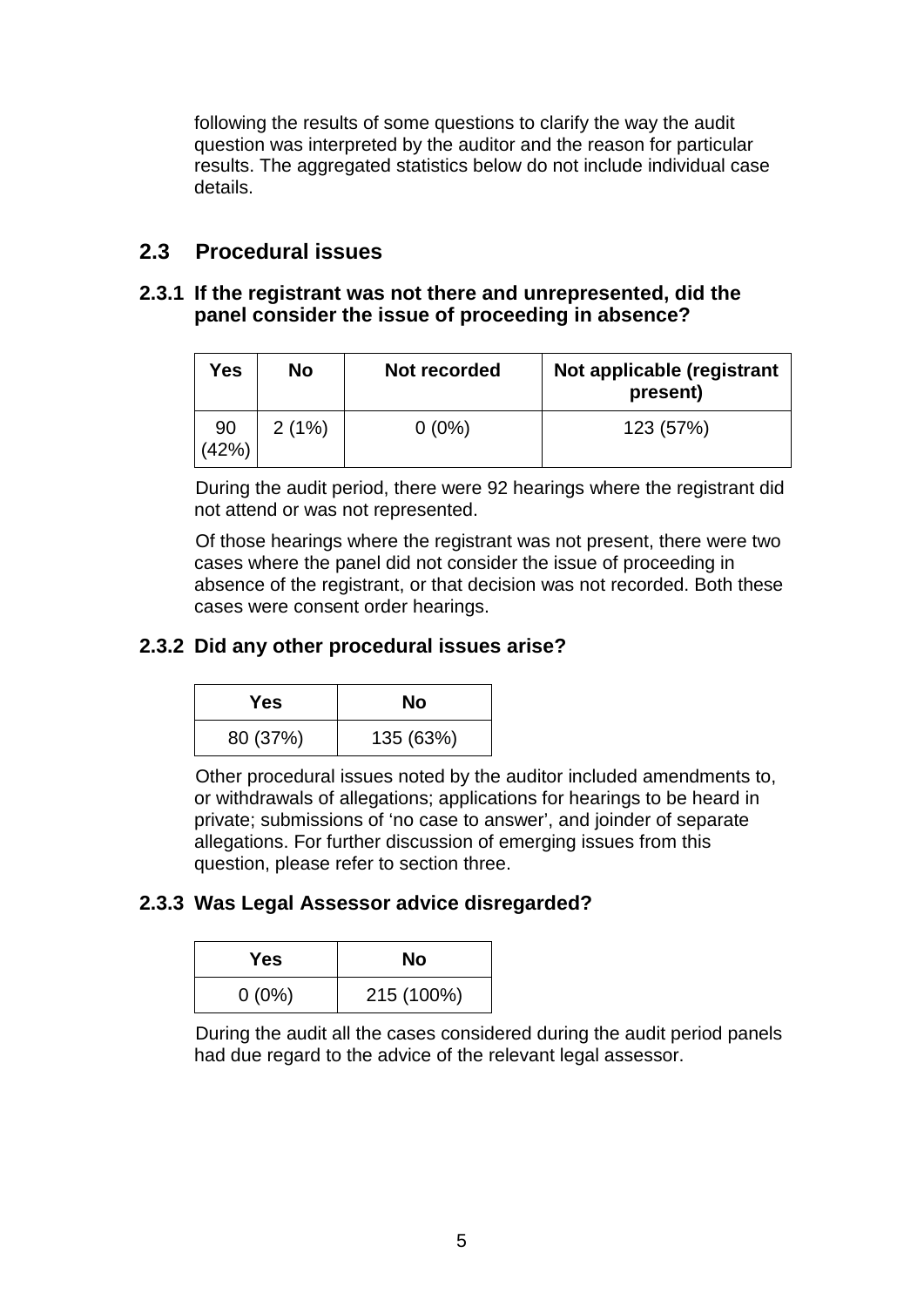#### **2.3.4 Was the three-stage test applied?**

| Yes       | No - not applicable<br>(review hearings/discontinuance<br>orders/consent orders) |
|-----------|----------------------------------------------------------------------------------|
| 122 (57%) | 93 (43%)                                                                         |

For this question, the auditor interpreted the question to mean cases where the three-stage test was explicitly applied. In interpreting the results of the audit in relation to whether the three-stage test was applied consistently, the Committee should be aware that there are a number of decisions where the three-stage test does not need to be applied. These cases include review hearings, where the findings of facts, misconduct or lack of competence, and then impairment have already been established. In consent order cases, the facts are already accepted as proven, and the three-stage test is not necessary, although in practice some cases where this decision was made did reflect that it had been applied.

The table below breaks down the number of cases where the threestage test was not applied by the type of decision hearing. The results show that there were no cases considered during the audit period that did not apply the three-stage test when it should have been applied.

| <b>Type of decision hearing</b> | Number of cases (from 93) |
|---------------------------------|---------------------------|
| <b>Review hearings</b>          | 87                        |
| Consent orders                  |                           |
| Other                           |                           |

The 'other' category refers to a case where alternative orders were made outside the range of the usual sanctions, and the three-stage test was not required. These cases were:

- Two cases where the allegations were discontinued in full, so a full hearing of the evidence was not heard; and
- One case where the decision had been remitted to the HCPC by the High Court for a reconsideration of the sanction imposed. In this case, the three stage test had already been applied in an earlier hearing, and the hearing was only to reconsider the sanction imposed on the registrant.

## **2.3.5 Evidence by way of mitigation considered?**

| Yes       | No       |
|-----------|----------|
| 152 (70%) | 63 (30%) |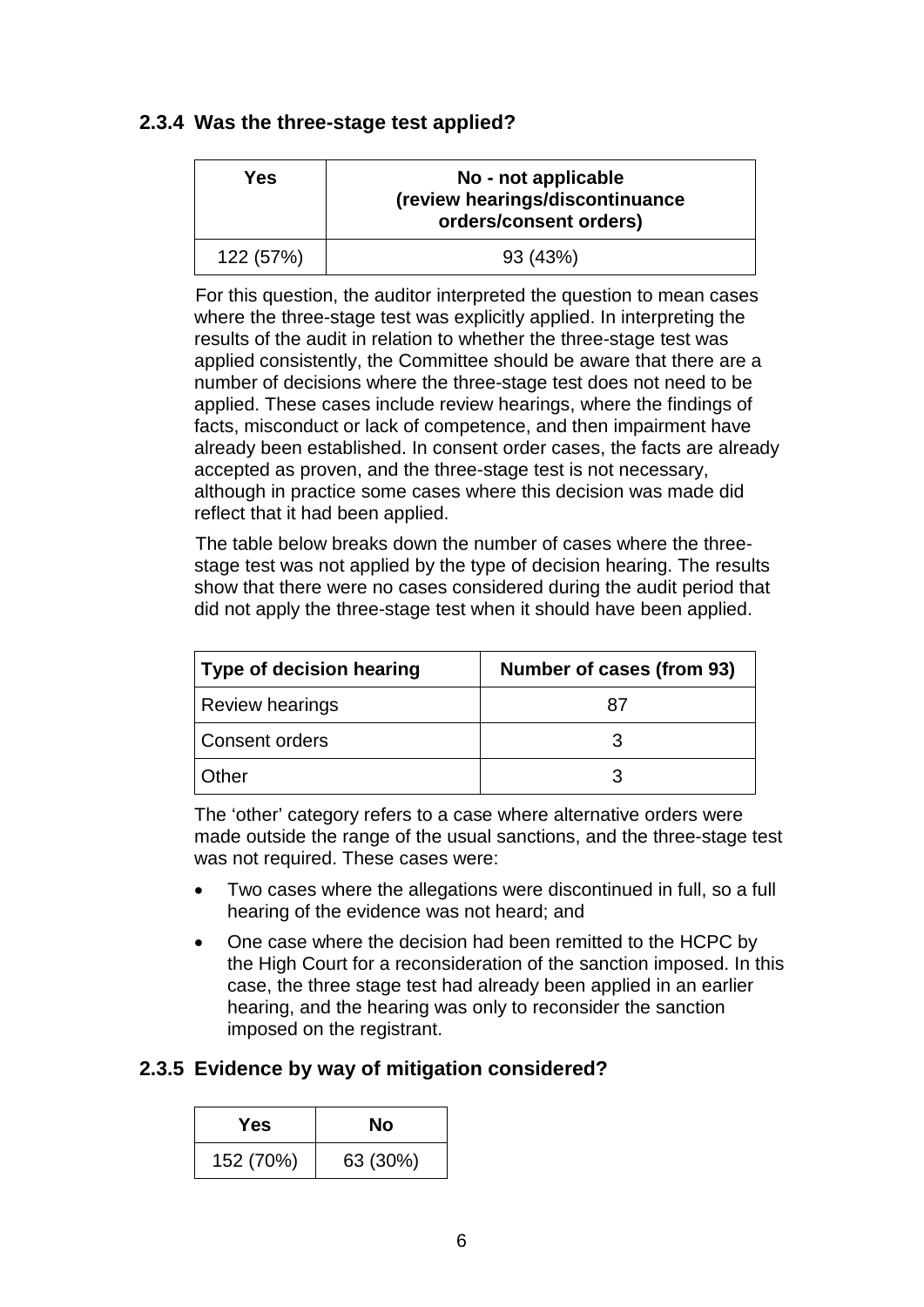Evidence by way of mitigation was not considered in 63 (30%) of cases. Mitigation may have been submitted in some of the other cases, but was not necessarily mentioned by panels in their decisions. Cases where mitigating evidence was not considered included the seven consent order cases where the allegations had been accepted by the registrant, and the two cases where the allegations were discontinued in full. In the other cases the registrant in question had not engaged with the fitness to practise process and/or had not provided any mitigating evidence for the panel to consider.

## **2.4 Drafting**

#### **2.4.1 Is the decision written in clear and unambiguous terms (does it avoid jargon, technical, or esoteric language)?**

| Yes       | Nο    |
|-----------|-------|
| 213 (99%) | 3(1%) |

The auditor interpreted this question to mean that the language used in the decision was appropriate to the context. In some decisions, there were only a few instances of unclear wording or terms, so the auditor decided not to include those in this category. This issue is discussed in more detail in section three of this paper.

#### **2.4.2 Is it written in short sentences?**

| Yes.       | No       |
|------------|----------|
| 215 (100%) | $0(0\%)$ |

As for the previous audit question, the auditor interpreted the phrase to mean that the sentence length was appropriate for the subject. All decisions during the audit period generally showed appropriate sentence lengths for the subject being discussed – in some decisions, while the sentences were not necessarily short, the concepts and reasoning required a more complex sentence structure which was generally appropriate in that context.

#### **2.4.3 Is it written for the target audience?**

| Yes         | Nο         |
|-------------|------------|
| 214 (99.5%) | $1(0.5\%)$ |

The auditor interpreted the phrase 'target audience' to mean members of the public and profession. Part of the interpretation of this question is linked to the previous two questions in consideration of the general tone of the decision, the words used, the length of sentences, and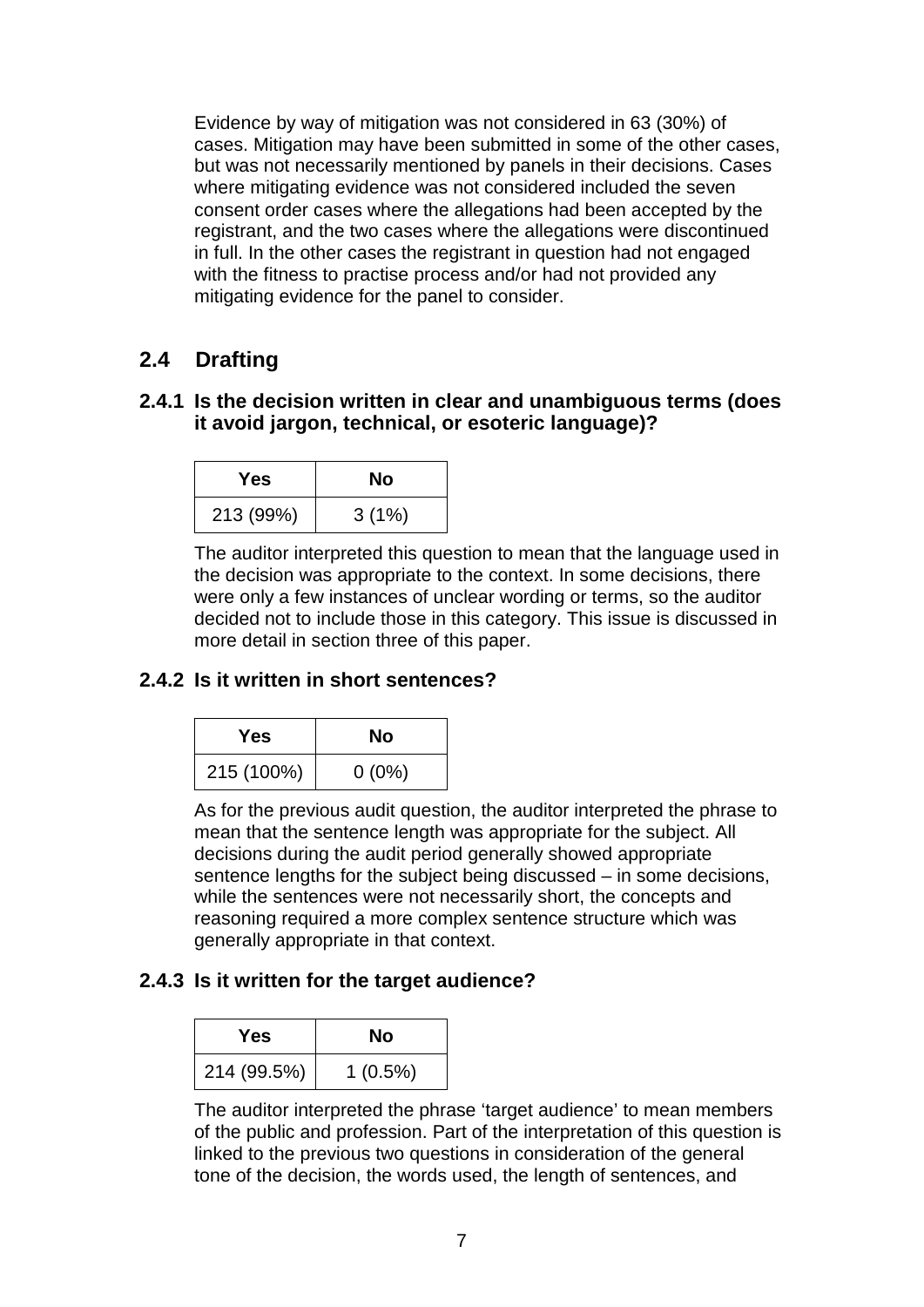whether it would be able to be understood by a person who did not have specialist knowledge. Generally, the decisions from the audit period were also pitched appropriately to the target audience, with one exception. This decision is discussed in section three.

#### **2.4.4 Was the factual background of the case included in the decision?**

| Yes       | No      |
|-----------|---------|
| 204 (95%) | 11 (5%) |

A small number of decisions (eleven) did not include the factual background of the case, comprising nine review hearings, and two voluntary consent order hearing where facts had been previously established.

There was one notable difference in this audit—of the review hearing decisions, there were five decisions that were cases transferred from the General Social Care Council (GSCC)—all of these decisions contained less factual information about the nature of the previous findings against the registrants concerned, than usually provided in HCPC hearings. The auditor assumed this was due to the different style of making and recording decisions at the GSCC. Excluding the cases transferred from the GSCC, the percentage of cases that did not include the factual background of a case remain at three percent, the same rate as the audit period immediately prior to this one.

Overall, compared with the results of the earliest audits where up to 12 per cent of decisions did not include the factual background of the case, significantly more review and consent order decisions now include a summary of the facts of the allegations.

#### **2.4.5 If a review hearing, does the decision make reference to previous facts?**

| Yes        | No         | Not a review hearing |
|------------|------------|----------------------|
| 87 (41.5%) | $1(0.5\%)$ | 127 (59%)            |

Only one review hearing did not make reference to previous facts, and this was a decision that imposed a consent order. Consent order decisions do not always include a full summary of the agreed facts.

#### **2.4.6 Is it a stand alone decision?**

| Yes       | No    |
|-----------|-------|
| 213 (99%) | 2(1%) |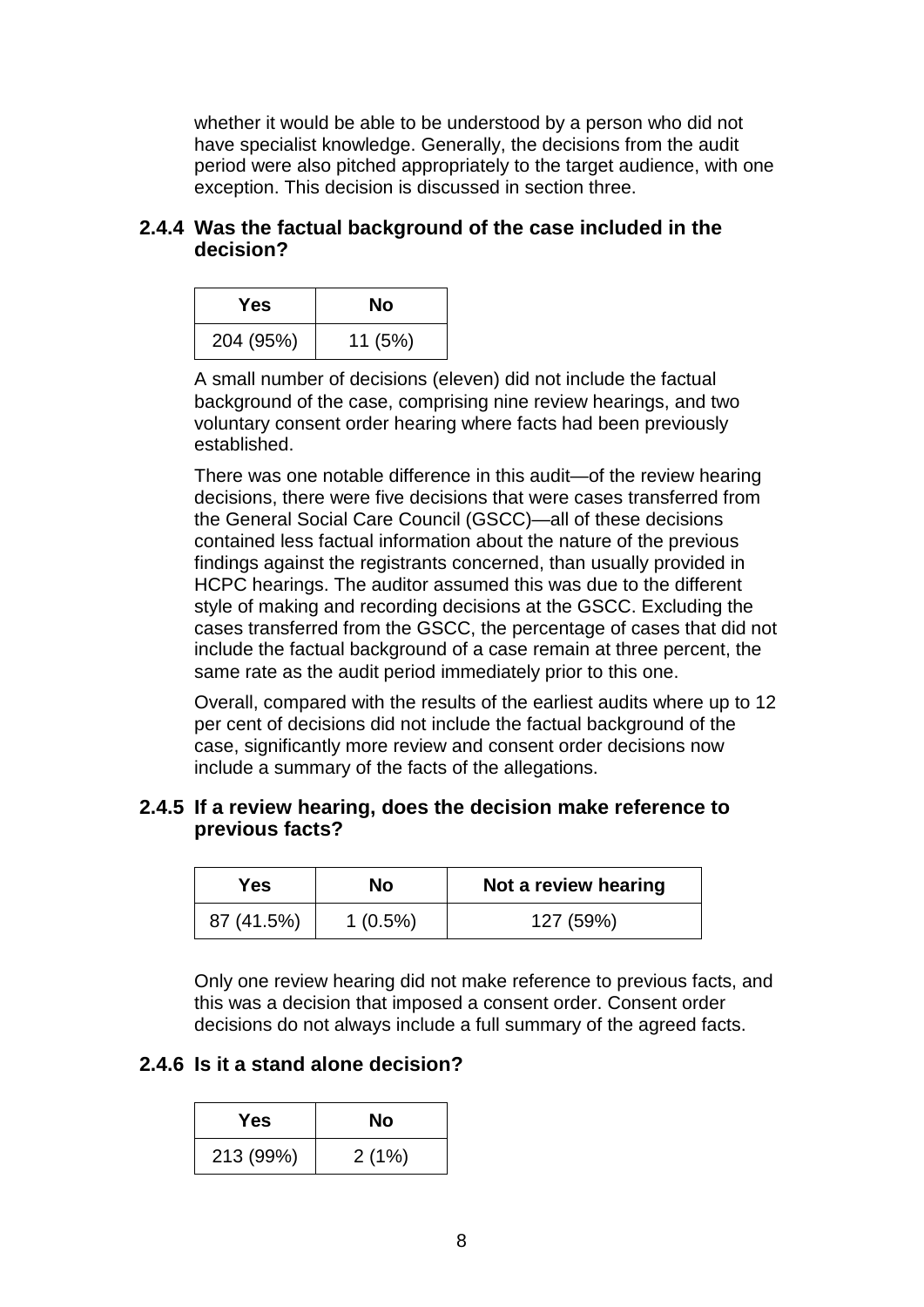Almost all the decisions made in during the audit period could be considered as 'stand alone' decisions. This means the decision 'stands alone' as a document of a hearing and decision-making process, and does not need additional explanatory material to be understood, to explain the outcomes or sanction imposed. There were two decisions that could not be considered to be stand alone decisions in this audit:

- One review hearing where amended conditions of practice were imposed, but not set out in full in the decision;
- One decision that was poorly drafted, which did not set out full reasoning for the decision made, and did not explicitly set out what the eventual decision of the hearing was. This case is discussed in more detail in section three.

#### **2.4.7 Are there adequate reasons for the decision?**

| Yes         | No         |
|-------------|------------|
| 214 (99.5%) | $1(0.5\%)$ |

In interpreting this question, the auditor did not go behind the decision, but instead assessed whether the reasoning process shown in the decision was adequate given the ultimate conclusion the panel reached. Most decisions showed adequate reasoning for a particular decision. However, there was one decision that could not be considered to have shown adequate reasoning:

• One decision that was poorly drafted, which did not set out full reasoning for the decision made, and did not explicitly set out what the eventual decision of the hearing was. This case is discussed in more detail in section three.

#### **2.4.8 Conclusions on submissions (adjourned, facts, admissibility)?**

| Yes        | No       |
|------------|----------|
| 215 (100%) | $0(0\%)$ |

All decisions made during the audit period made adequate conclusions on the information presented during the hearing.

**2.4.9 Does it clearly set out the finding of facts (including disputed and undisputed facts and if disputed, why the decision was made)?**

| Yes       | Nο    |
|-----------|-------|
| 212 (98%) | 3(2%) |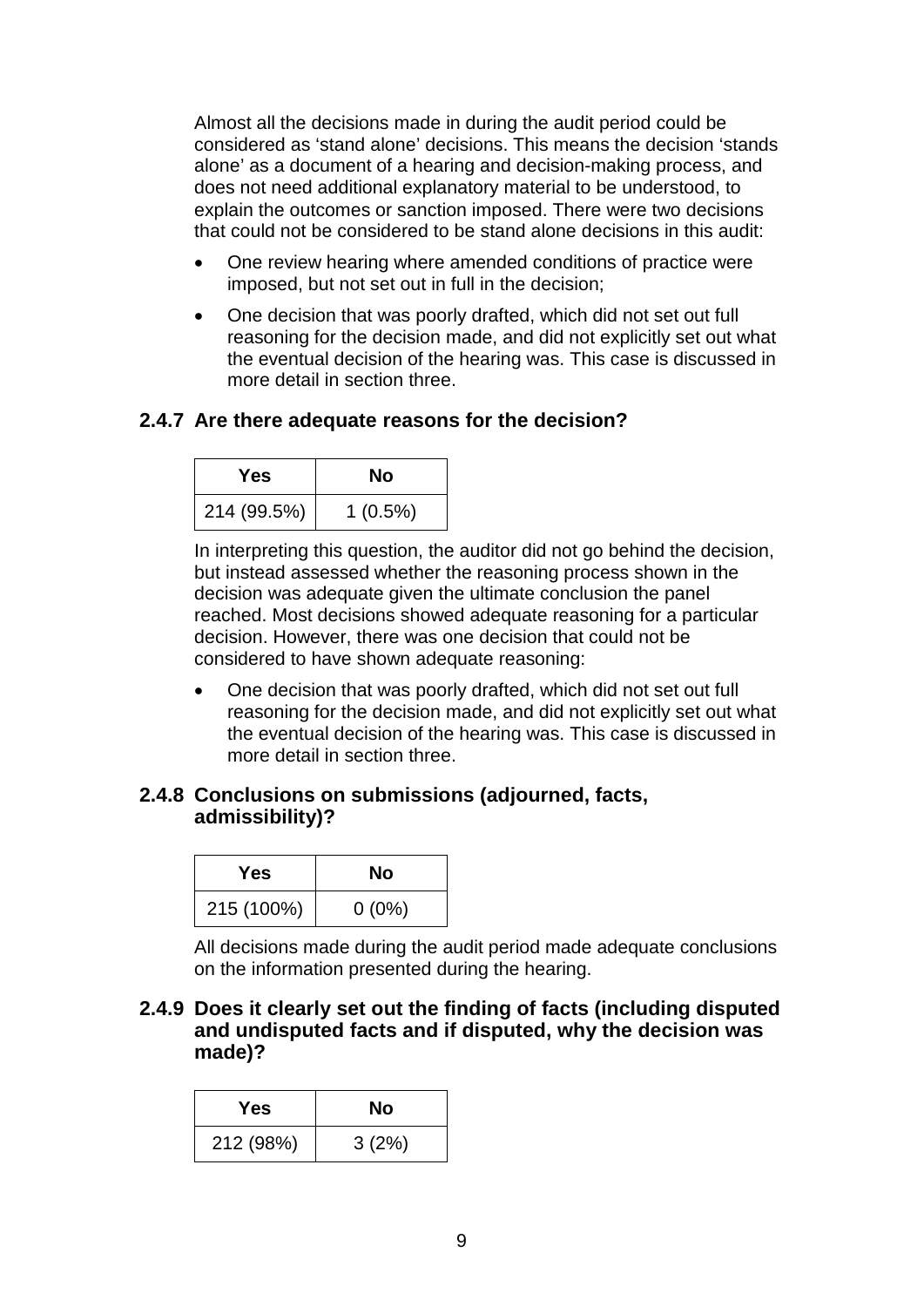Not all cases need to set out a finding of facts – for instance, the convention for consent orders is that the facts have been admitted in total by the registrant in question, and are not always included in the decision. Most decisions in this audit did set out the findings of facts, with the exception of three decisions which were:

- two consent order decisions; and
- one decision that was poorly drafted, which did not set out full reasoning for the decisions made. This case is discussed in more detail in section three.

#### **2.4.10 What standards were referred to?**

105 (49%) decisions made reference to some form of standards, with the remaining 110 decisions (51%) not referring directly to any standards. The following table sets out which standards were referred to in those decisions which referenced them – some decisions (18) referred to more than one set of standards, so the total number of references is greater than the number of decisions that mentioned specific standards.

| Standards referred to                                           | Number of decisions where<br>standards were referred to |
|-----------------------------------------------------------------|---------------------------------------------------------|
| Standards of conduct,<br>performance, and ethics                | 88                                                      |
| Standards of proficiency                                        | 27                                                      |
| Standards of another<br>organisation (professional<br>body etc) |                                                         |

Other standards or regulations referred to by panels were:

- the British Psychological Society Code of Ethics;
- the Code of Trade Practice 2008:
- the General Social Care Council Code of Conduct;
- the Society of Radiographers standards for practice; and
- the Ionising Radiation (Medical Exposure) Regulations 2000.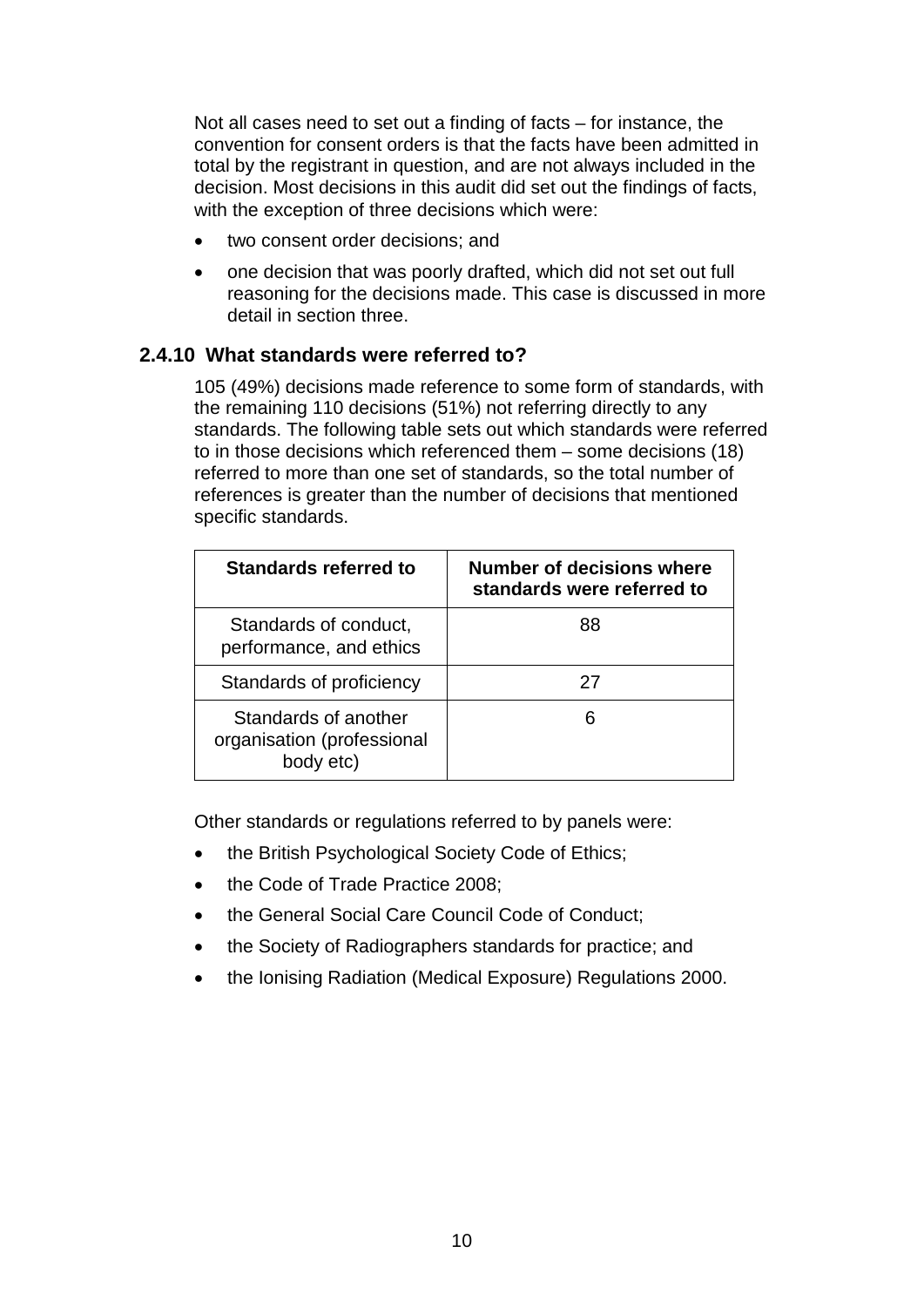## **2.5 Order**

#### **2.5.1 What was the panel's decision?**

| <b>Sanction</b>        | Number of orders made (from 215)* |
|------------------------|-----------------------------------|
| Striking off           | 38 (18%)                          |
| Suspension             | 71 (33%)                          |
| Conditions             | 14 (6.5%)                         |
| Caution                | 32 (15%)                          |
| Mediation              | $0(0\%)$                          |
| Not well founded       | 30 (14%)                          |
| No further action      | 20 (9%)                           |
| Consent order          | 7(3%)                             |
| Discontinuance in full | 2(1%)                             |
| Other                  | $1(0.5\%)$                        |

\* The total number of orders is larger than the total number of hearings, as there was one hearing where three separate sanction orders were made. There were also three hearings where decisions were made which also included partial discontinuance orders. These orders have not been counted separately for the purposes of the statistics above.

The 'other' category refers to cases where alternative orders were made outside the range of the usual sanctions. These orders were:

• Removal in a case of fraudulent entry to the Register.

#### **2.5.2 How long was the sanction imposed for?**

The length of sanction question only applies to three types of sanction – suspension, conditions, and caution orders. This section sets out the lengths of sanctions orders set during the audit period, relevant to each type of sanction order made.

Because the length of sanction that can be imposed varies between the different types of sanctions, the relevant provisions from the indicative sanctions order regarding length of sanction are included below for the Committee's information, along with the results for that sanction.

#### **Suspension**

The indicative sanctions policy states that *"a suspension order must be for a specified period not exceeding one year. […] Suspension for short periods of time (i.e less than a year) is a punitive step which panels generally should not use…however, short term suspension may be appropriate where a lesser sanction would be unlikely to provide*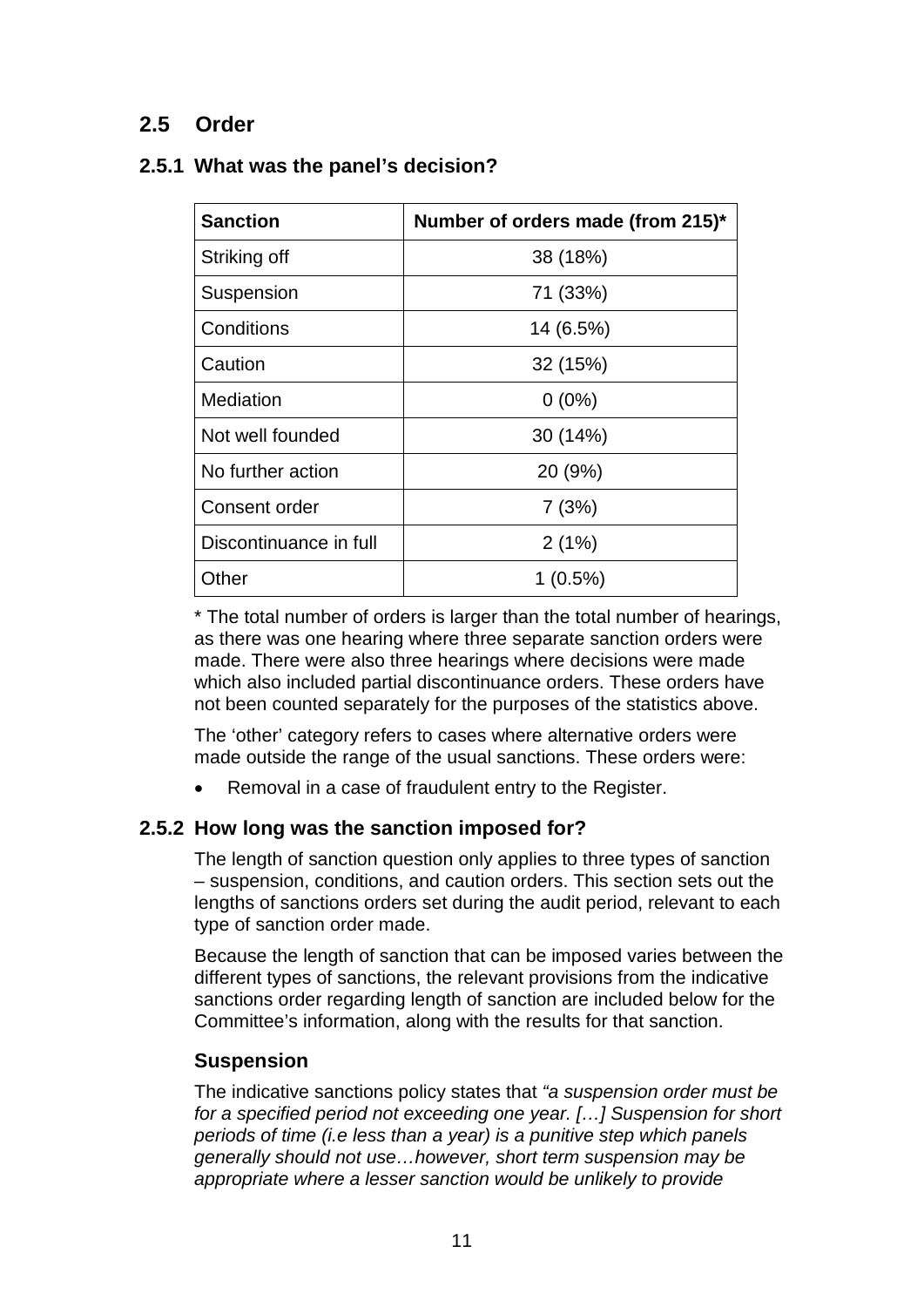*adequate public protection, undermine public confidence, or be unlikely to have a suitable deterrent effect upon the registrant in question and the profession at large."*

| <b>Length of suspension</b> | Number of orders (total 71) |
|-----------------------------|-----------------------------|
| 6 weeks                     |                             |
| 3 months                    |                             |
| 4 months                    |                             |
| 5 months                    |                             |
| 6 months                    | 8                           |
| 11 months                   |                             |
| 12 months/1 year            | 58                          |

The small number of cases where the panel imposed a shorter period of suspension seems to be generally consistent with the guidance in the indicative sanctions policy. The shorter periods of suspension were generally applied by panels in cases where there was a specific reason for doing so. These cases were:

- A six week suspension order which was not in line with sanction policy, but in this instance the registrant concerned had not been given enough notice of the hearing. The panel decided that six weeks suspension was proportionate in the circumstances, to allow time for another hearing to be scheduled and appropriately notified to the registrant;
- A three month suspension order to allow time for the registrant to engage with the regulatory process;
- A four month suspension order to give the registrant the opportunity to attend the next scheduled hearing;
- A five month suspension order to allow time for the Fitness to Practise Department to enquire after the registrant's health, which the panel considered may have been the reason why the registrant was unable to attend;
- The six month suspension orders were imposed to allow time for the registrants in question to engage with the regulatory process, either prior to the option of a striking off order being considered, or to allow them time to provide additional evidence; and
- An eleven month suspension order which was the amalgamation of two separate suspension orders, with the length of suspension applied to run from the date of when the preceding suspension order came into effect.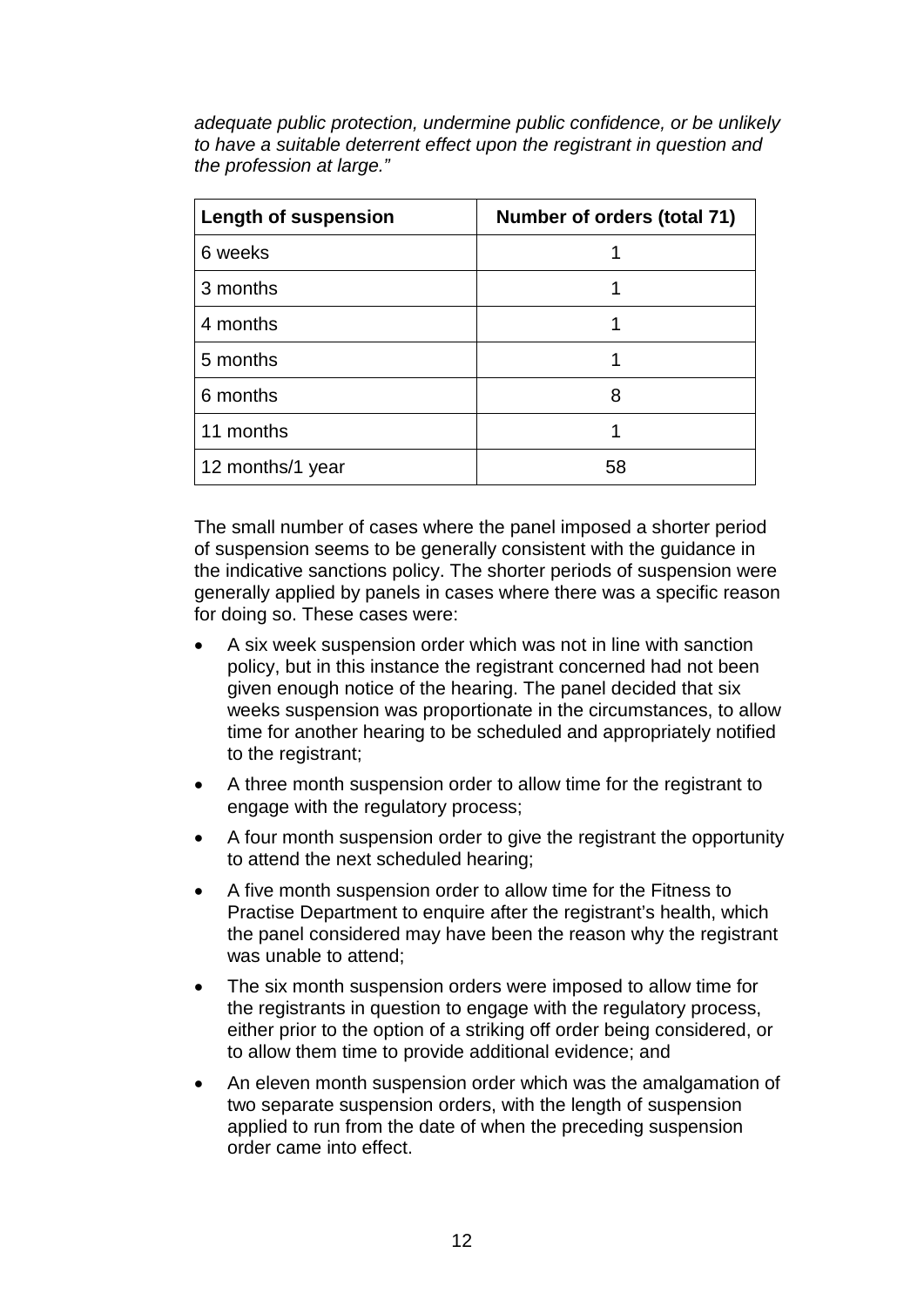## **Conditions**

The indicative sanctions policy states that *"a conditions of practice order must be a specified period not exceeding three years. [...] In some cases it may be appropriate to impose a single condition for a relatively short period of time to address a specific concern."*

| Length of conditions order | Number of orders (total 14) |
|----------------------------|-----------------------------|
| 16 weeks                   |                             |
| 6 months                   |                             |
| 10 months                  |                             |
| 12 months/1 year           |                             |
| 2 years                    |                             |
| years                      |                             |

Generally the length of conditions orders imposed seemed to be consistent with the guidance in the indicative sanctions policy. The longer conditions of practice orders were imposed for registrants with a greater need for support to reach full competence, with shorter sanctions imposed for registrants where panels were of the view that there were a few issues that could be readily addressed in a shorter time. There were four decisions where the auditor was concerned that the sanctions policy had not necessarily been applied appropriately in relation to conditions of practice orders. These decisions are discussed further in section three.

Cases that imposed sanctions that were unusual were:

• One case where the panel imposed a 16 week order to allow the registrant to complete a planned period of supervised practice which would be helpful for future review of the conditions imposed on their practice.

#### **Caution**

The indicative sanctions policy states that *"a caution order must be for a specified period of between one year and five years...In order to ensure that a fair and consistent approach is adopted, panels are asked to regard a period of three years as the 'benchmark' for a caution order and only increase or decrease that period if the particular facts of the case make it appropriate to do so."*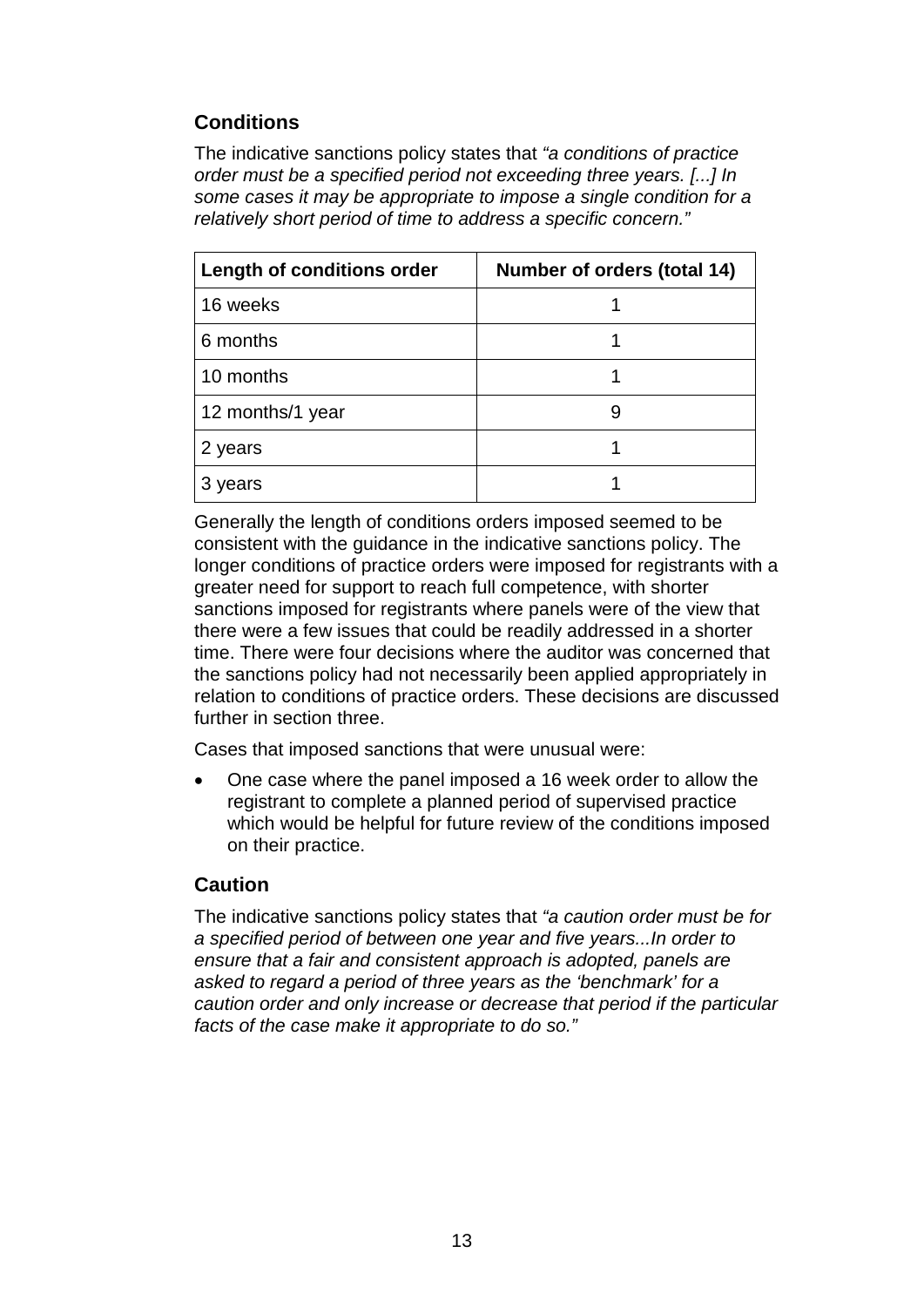| Length of caution order | Number of orders (total 32) |
|-------------------------|-----------------------------|
| 12 months/1 year        | 5                           |
| 18 months               |                             |
| 2 years                 | 5                           |
| 3 years                 | 11                          |
| 4 years                 | 5                           |
| 5 years                 | 5                           |

As with the other sanction orders, panels seemed to be generally consistent in their application of the guidance in the indicative sanctions policy with regard to the length of sanction, with the majority of caution orders falling between two to four years in length. There was one decision where the auditor was concerned that the sanctions policy had not necessarily been applied appropriately in relation to caution orders. This decision is discussed further in section three.

#### **2.5.3 Does the order accord with sanction policy?**

| Yes.      | Nο    | <b>Not applicable</b> |
|-----------|-------|-----------------------|
| 157 (73%) | 5(2%) | 53 (25%)              |

The results show that of the relevant decisions that applied sanction orders, 98 per cent of decisions applied sanction policy appropriately.

Only orders that applied a sanction are included in this category, including consent orders and removal orders. This question does not include decisions that were not well founded/no case to answer, or where the case was discontinued or the panel decided that no further action was necessary. For further discussion of the cases that did not accord with sanction policy, please refer to section three.

#### **2.5.4 Does it state the operative date of the order?**

| Yes       | Nο       | Not applicable |
|-----------|----------|----------------|
| 183 (85%) | $0(0\%)$ | 32(15%)        |

All relevant cases where a sanction order was imposed stated the operative date of the order. In this category are included all sanction orders, plus orders of 'no further action' where in cases of a review of a sanction order the panel decided that the registrant had met all the (usually conditions) set.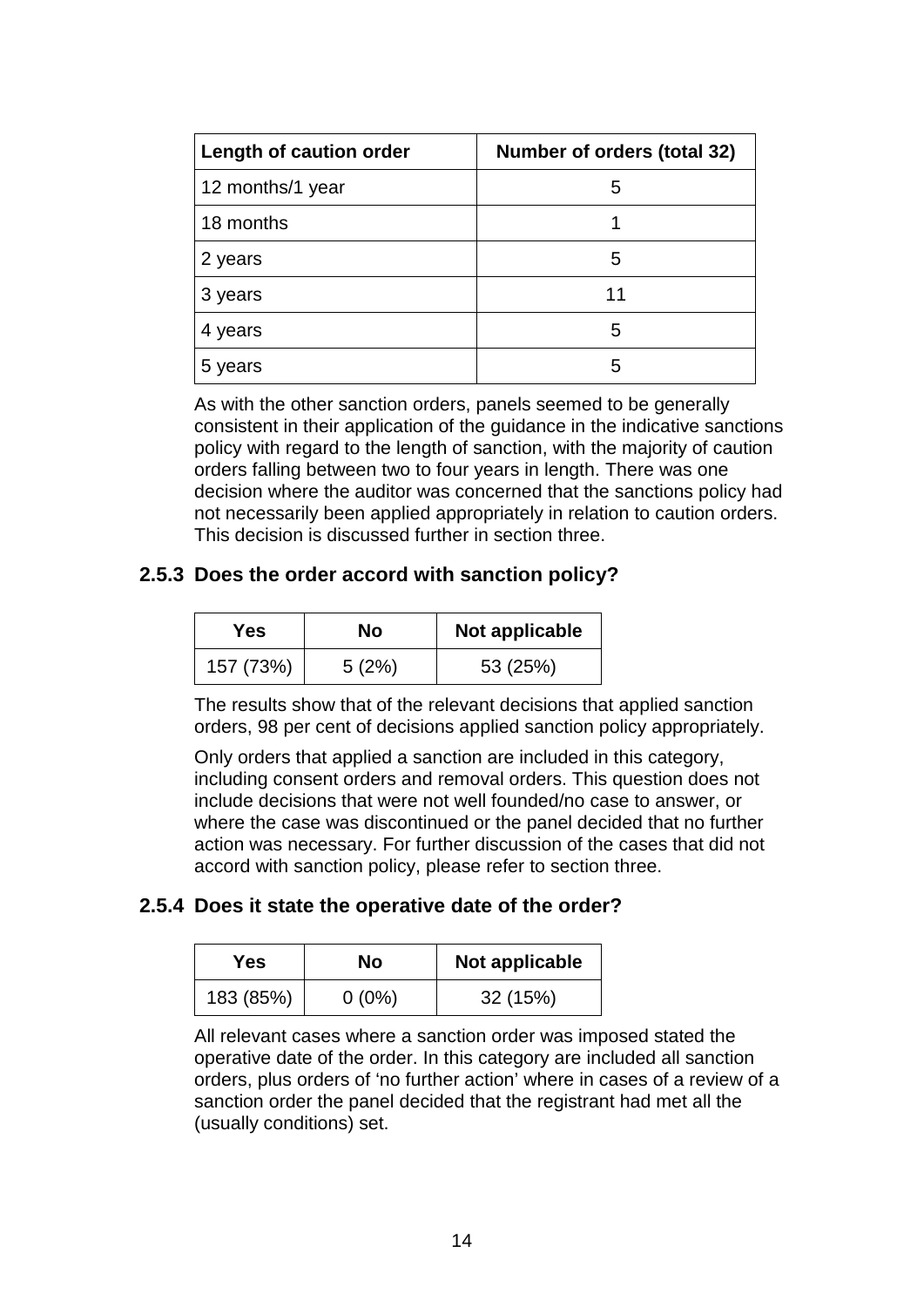#### **2.5.6 Does it state the end date of the order?**

| Yes.      | Nο       | Not applicable |
|-----------|----------|----------------|
| 117 (55%) | $0(0\%)$ | 98 (45%)       |

All relevant cases where a sanction order that could expire was imposed stated the end date of the order. Only sanction orders that would expire are included in this category – suspensions, conditions of practice, and caution orders. Other sanction orders available—consent orders and orders to strike off—do not have end dates, and in cases that were not well founded, discontinued, or where there was no further action, there was no sanction order.

#### **2.5.7 Conditions orders**

Conditions were imposed in 14 cases. The following tables analyse the conditions set and whether they accord with the guidance in the indicative sanctions policy.

#### **If conditions are imposed:**

#### **Are they realistic (is the registrant able to comply)?**

| Yes      | Nο     |
|----------|--------|
| 12 (86%) | 2(14%) |

In most of the decisions made, the conditions were realistic and able to be complied with – however, in some cases, the conditions were only realistic if the registrant was able to fulfil certain other aspects – such as being able to find a suitable position of employment that allowed them to fulfil the conditions set. In two cases, the auditor felt that the conditions were not sufficiently realistic to allow the registrant to comply with them:

- One hearing where the registrant had not engaged with the fitness to practise process, so the panel did not have a meaningful measurement to apply of whether the conditions are realistic, or whether the registrant could comply with them; and
- Another hearing where the registrant had not complied with two previous conditions of practise orders, and could provide no evidence that he would comply with another order. This registrant was also given a caution order at a different hearing for not declaring his conditions of practise to a prospective employer.

These issues are discussed further in section three.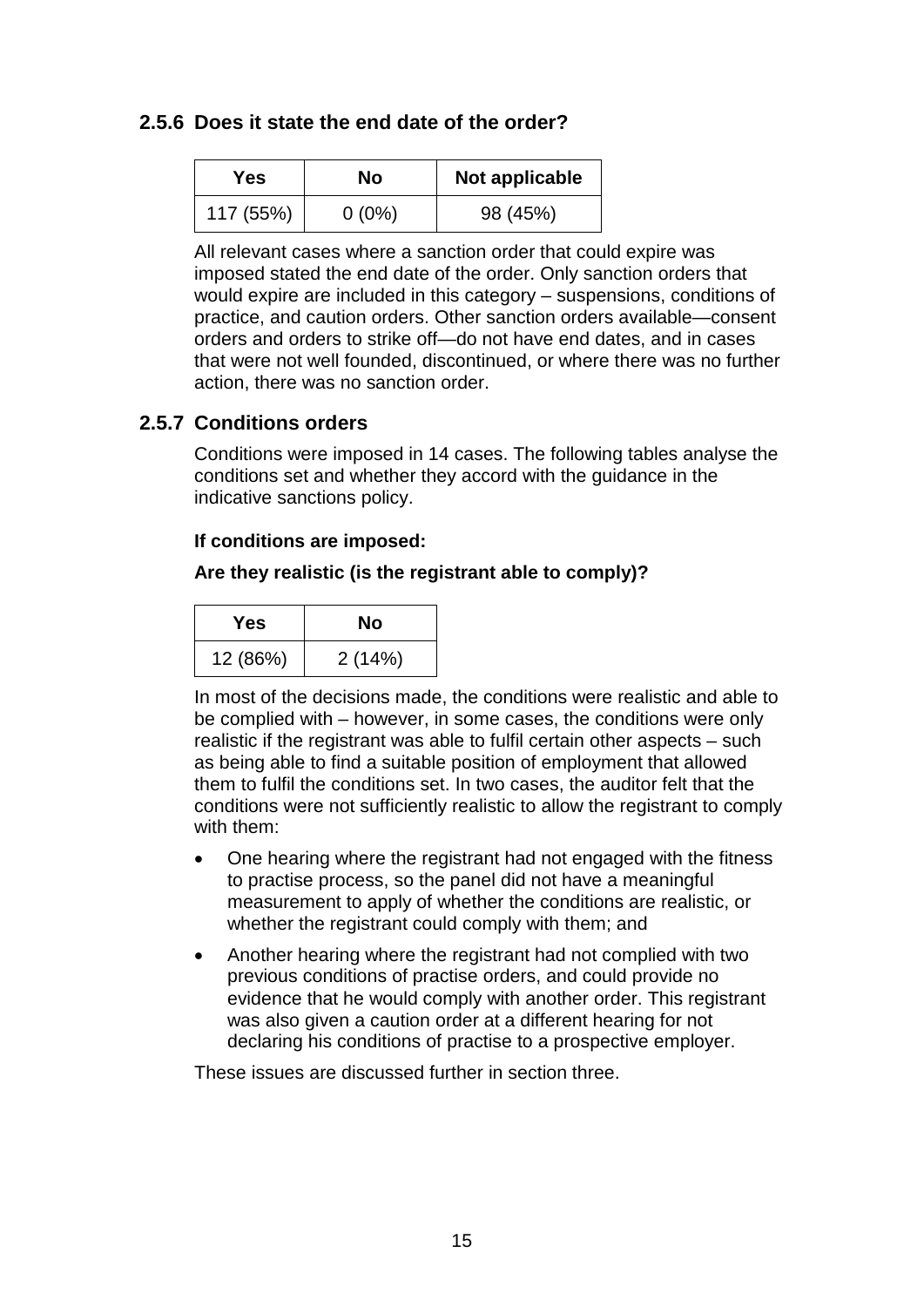#### **Are they verifiable (are dates on which information is due specific and clear)?**

| Yes       | No       |
|-----------|----------|
| 14 (100%) | $0(0\%)$ |

#### **Are they imposed on anyone other than the registrant?**

| Yes   | Nο       |
|-------|----------|
| 1(7%) | 13 (93%) |

Generally the orders imposed were guidance in the indicative sanctions policy in that they were realistic in the conditions set, and that those conditions were verifiable.

The third question in relation to conditions was more difficult to assess, as while the majority of conditions set imposed some form of supervisory requirement on the registrant, although not by any named person. The auditor interpreted the third part of this question to refer to decisions where persons other than the registrant were required directly by the panel to carry out an action to enable the registrant to meet conditions. Where the registrant was responsible for organising other people to carry out certain actions to meet the conditions set, then the auditor understood that to mean that those conditions were only imposed on the registrant.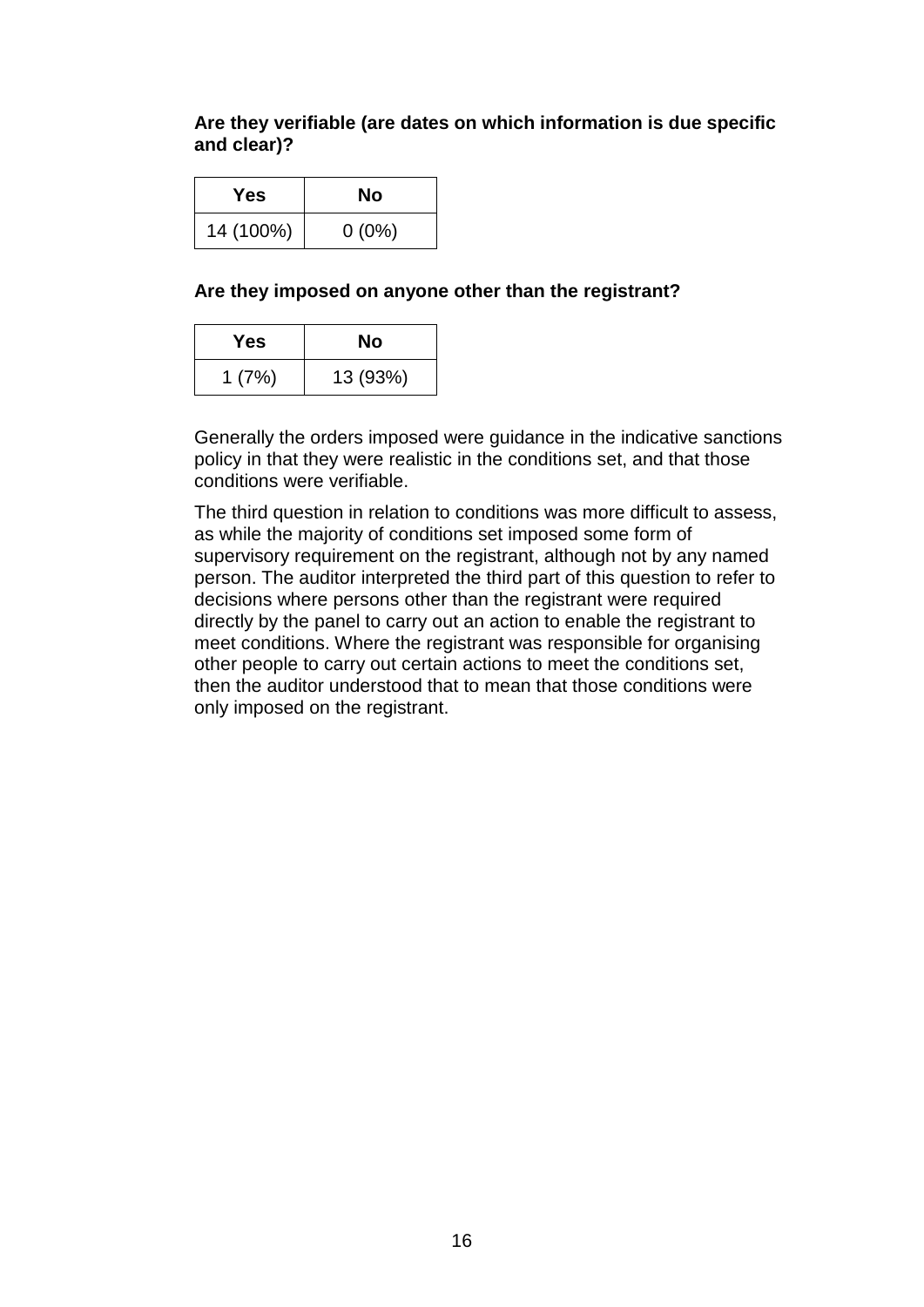## **3. Emerging themes**

This section discusses the emerging themes from specific audit questions, and where necessary provides more detailed results to reveal trends and potential areas for further consideration.

#### **3.1 Procedural issues**

- 3.1.1 The audit showed that generally the procedural advice provided for fitness to practise panels is followed. The following issues were identified as part of the audit process.
- 3.1.2 As noted in the previous section, there were a wide range of other procedural issues considered by panels during the period of the audit, with procedural issues considered in 37 per cent of the cases considered. The following table sets out the number of instances of different types of procedural issues. In some cases, a number of different procedural issues were considered, so the total number of issues raised does not tally with the number of hearings (80) where procedural issues were considered.

| <b>Procedural issues</b>                                                                  | <b>Number of instances</b> |
|-------------------------------------------------------------------------------------------|----------------------------|
| Request for hearing to be held in<br>private                                              | 29                         |
| Amendments/corrections/withdrawal<br>of allegations                                       | 33                         |
| Application for discontinuance order,<br>or partial discontinuance of some<br>allegations | 5                          |
| Application of no case to answer                                                          | 2                          |
| Consideration of two or more<br>separate allegations in the same<br>hearing (joinder)     | 4                          |
| Application for joinder                                                                   | 1                          |
| Application for adjournment of<br>hearing by registrant                                   | 5                          |
| Other                                                                                     | 16                         |

3.1.3 Most procedural issues were relatively straightforward such as applications for hearings to be heard in private, minor amendments to allegations, or joinder of separate allegations. There were a few other cases where more unusual procedural issues occurred as summarised below.

The 'other' category includes:

• Two applications to transfer hearings from the consideration of a conduct and competence committee panel to a health panel;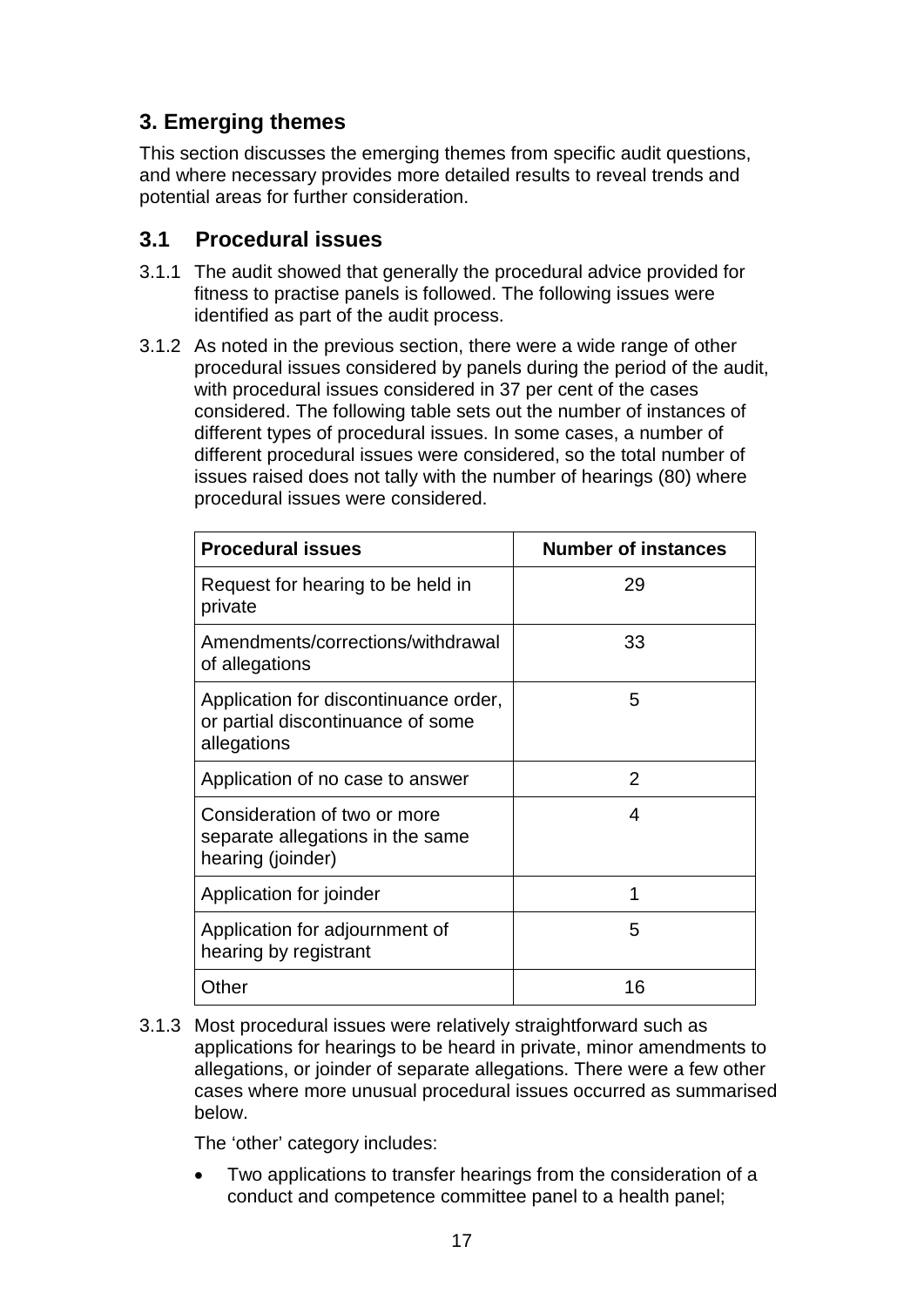- one case where the HCPC applied to withdraw evidence it had supplied in relation to some allegations;
- consideration of a review of conditions imposed by a panel of the General Social Care Council;
- a case remitted to the HCPC for further consideration from the High Court;
- applications from either HCPC or a registrant to submit further evidence at the start of the hearing;
- two instances where consideration needed to be given to the admissibility of evidence that had been missed out of the bundles supplied to some hearing participants;
- consideration of potential prejudice because incorrect information had been included in a notice of a hearing;
- consideration of whether it was fair to hold a hearing as it had been scheduled one day too early to be held according to the Rules;
- one case where the HCPC had not given the registrant enough notice of the hearing;
- decision to hold a rescheduled review hearing on a date when the original suspension order would have expired
- consideration of whether evidence was admissible;
- appropriate cross-examination of a witness;
- agreement by a panel to treat a witness as a vulnerable witness; and
- one consideration of an issue of potential conflict of interest by a panel member.

## **3.2 Application of sanction policy**

3.2.1 Generally, the auditor was satisfied that the sanction policy had been applied consistently, with relevant policy applied in 98 per cent of cases where a sanction was imposed. However there were five cases where the auditor was concerned that certain aspects of relevant sanction policy had not been applied. The cases where the auditor had concerns are set out below.

#### **3.2.2 Caution orders**

The indicative sanctions policy for caution orders states that: "*A caution order may be the appropriate sanction for slightly more serious cases, where the lapse is of an isolated or minor nature, there is a low risk of recurrence, the registrant has shown insight and taken remedial action. A caution order is unlikely to be appropriate in cases where the registrant lacks insight and, in that event, conditions of practice or suspension should be considered."*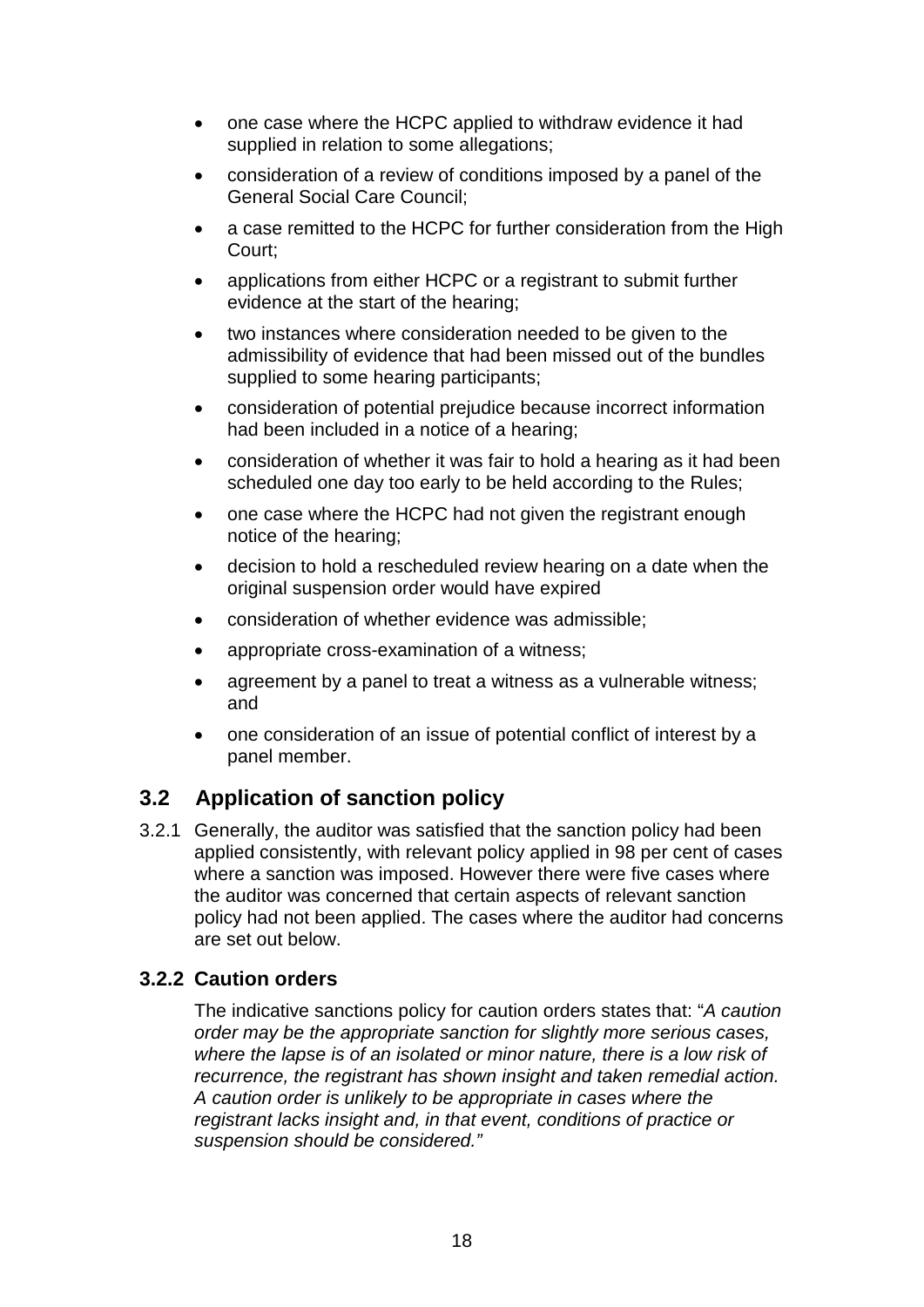There were two cases that applied caution orders in the audit where the auditor was concerned that the relevant sanction policy had not been applied appropriately. These were:

- A five year caution order given to a registrant who had not been able to comply with two previous conditions of practice orders, and who had sought to deceive a prospective employer by not declaring the conditions imposed on their practice. In this instance, given that the registrant was already subject to another sanction and had displayed dishonesty in complying the conditions of that sanction, this order did not appear to be consistent with the guidance provided in the indicative sanctions policy for caution orders; and
- A two year caution order imposed on a registrant who had not engaged with the regulatory process, and had not necessarily shown insight into their actions.

#### **3.2.3 Conditions of practice orders**

Relevant parts of the indicative sanctions policy for conditions of practice orders state: *"In imposing conditions of practice, Panels must recognise that, to a large extent, the registrant will be trusted to comply with them. Consequently, before doing so, Panels need to be confident that the registrant will adhere to those conditions of practice.*

*The imposition of conditions requires a commitment on the part of the registrant to resolve matters and therefore conditions of practice are unlikely to suitable in situations where problems cannot be overcome, such as serious overall failings, lack of insight, denial or matters involving dishonesty and the abuse of service users.*

*Above all, conditions must be realistic and there is a limit to how far they may extend. For example, a combination of conditions which require a registrant not to carry out home visits, out of hours working, unsupervised care, or care outside of a particular setting may, in reality, amount to a suspension and thus be far too wide."*

There were two cases that applied conditions of practice orders in the audit where the auditor was concerned that the relevant sanction policy had not been applied appropriately. These were:

• A case where a conditions of practice order was imposed, but the registrant had not been able to comply with two previous conditions of practice orders, and could provide no evidence that they would be able to comply with another order. This registrant was also given a five year caution order at a different hearing for not declaring their conditions of practice to a prospective employer (see the first caution order example cited above). In this instance, given that the registrant had shown that they were prepared to be dishonest in relation to their conditions, it is questionable whether this combination of sanctions was appropriate, nor is it realistic to expect the registrant to be able to comply with a conditions order when they have already been unable to comply with two previous orders when their working situation had not changed.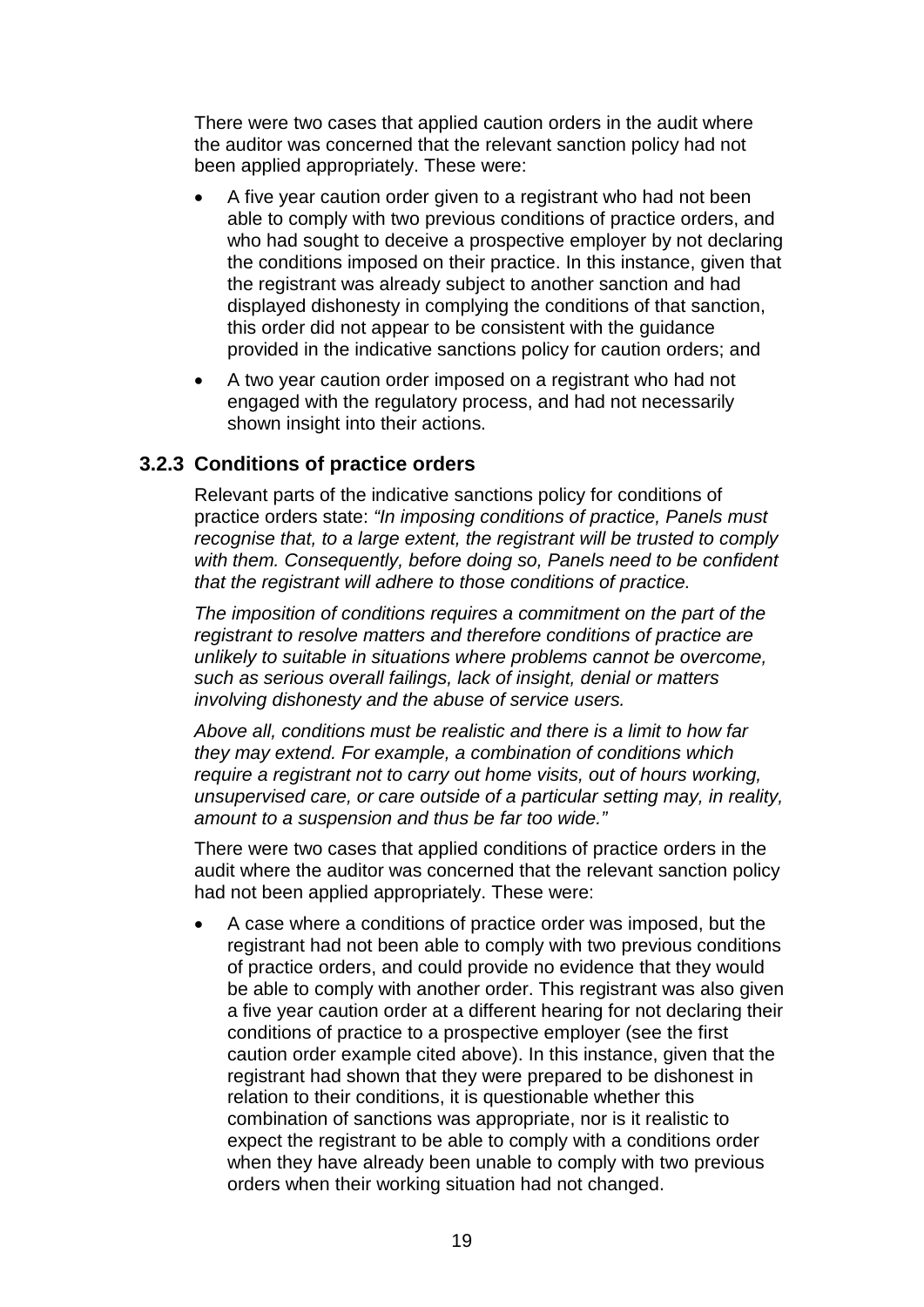• A decision which applied a conditions of practice order, but where the registrant had not engaged with the fitness to practise process, so the panel did not have a meaningful measurement to apply of whether the conditions are realistic, or whether the registrant could comply with them.

#### **3.2.4 Not well founded**

While not applying sanction policy, as no sanction was applied, there was one decision in the audit that was found to be not well founded, but was of particular concern to the auditor. The case related to an apparently concerning lack of competence by a registrant; the registrant was not present or represented, and had not provided any evidence in response to the allegations.

While the guidance in the practice note on finding fitness to practise is impaired was applied, the panel's decision on the facts did not appear to be well reasoned in the way it was explained in the decision. On the basis of the evidence provided at the hearing, the panel decided that the case was not well founded as it could not be certain that the allegation of a lack of competence was proven. While accepting that the registrant had demonstrated a concerning lack of competence on one occasion, the panel felt they would need access to additional evidence of a 'fair sample of work' from previous employers to judge whether there was a broad lack of competence.

However, the panel then concluded its decision by stating that it was important that the competency issues were brought to the attention of the HCPC, that it was concerning that the registrant was unable to show that their knowledge was consistent with their CV, that there were concerns about the registrant's ability to use the English language, and the registrant's pattern of employment was also concerning. This concluding paragraph made it appear that the panel agreed that there was a lack of competence on the part of the registrant, in contrast with their decision.

## **3.3 Drafting**

#### **3.3.1 Quality of drafting**

On the whole, the quality of drafting of decisions across the audit period was appropriate, and of a high quality. There was only one decision in the audit which was of a low standard. This decision was poorly drafted, was missing important information about the decision made, and did not reflect the reasoning of the panel adequately.

#### **3.3.2 Language**

Most decisions generally used simple language appropriate to the context – in some decisions, the nature of the allegation and the concepts involved were technical and complex. In those decisions the auditor judged that it was appropriate for the issues to be discussed using the appropriate technical terms which were generally explained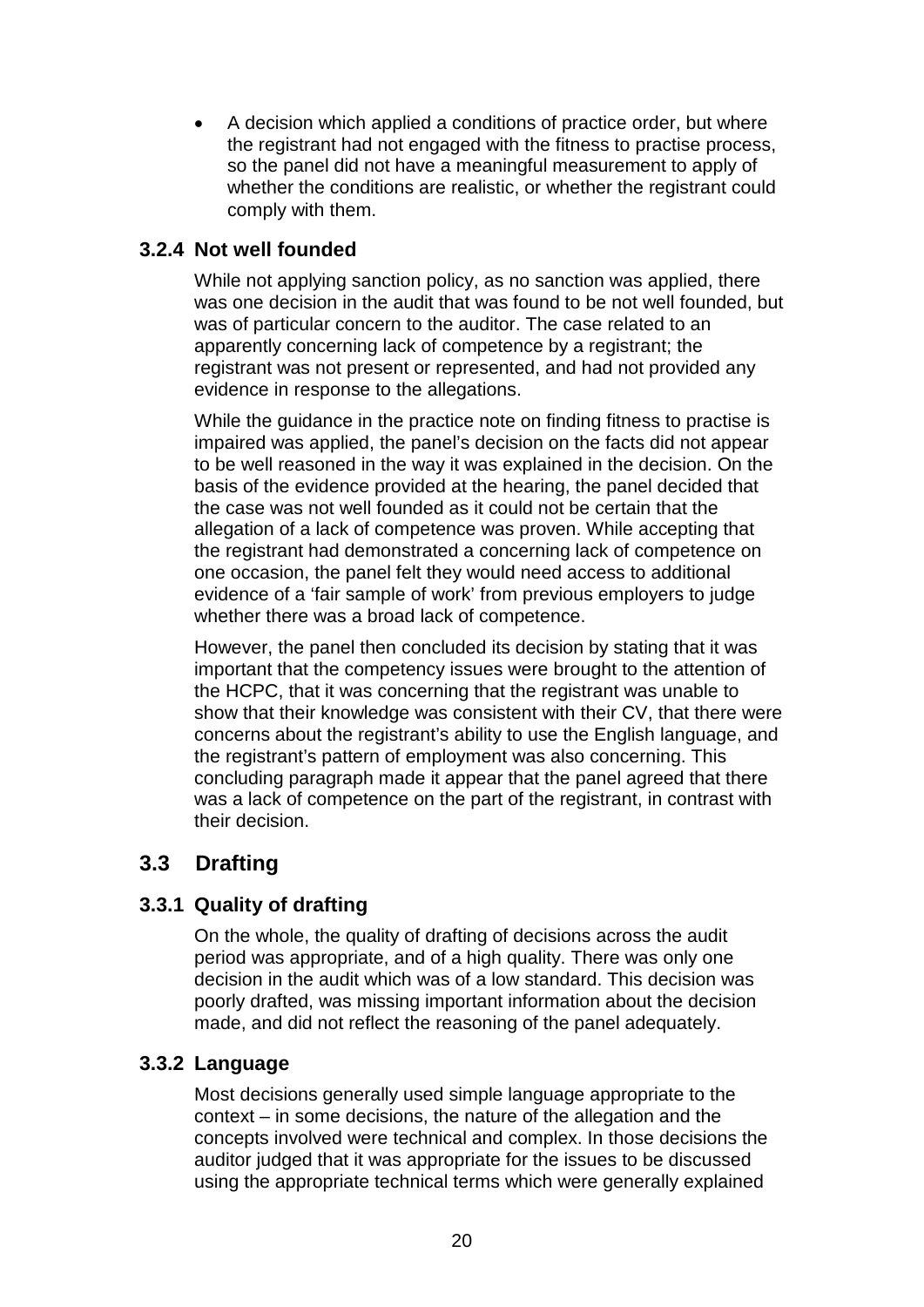as necessary. While there were only two cases where the auditor felt that the language was consistently sufficiently unclear that it did not meet the 'clear and unambiguous' test, there were a few other decisions where there was some occasional use of overtly legal terminology or inadequately explained acronyms. In 14 decisions the auditor felt that the language chosen was particularly jargon-heavy or included terminology that was unnecessarily complex.

#### **3.3.3 Proof-reading and editing**

Another area of note in the previous audit periods was the standard of proof reading and editing before decisions are released in their final version. The decisions sent for audit are the final decision made by the panel, but in the first four audits, 22-28 per cent of decisions analysed contained identifiable spelling, grammar, and/or formatting mistakes, with some gradual improvement shown in the more recent audits. While the general standard of drafting has improved since the first audit period, 46 decisions (21 per cent) in this audit still included some minor grammar, spelling, or typographical errors. A few decisions appeared to be unfinished and included editorial marks and some missing details.

## **4. Emerging policy issues**

Emerging policy issues identified in the audit are about the process applied by fitness to practise panels.

## **4.1 Procedural issues**

- 4.1.1 While a range of procedural issues would be expected to be considered across the number of cases included in this audit, there were a number of procedural issues in this audit that were due to an act or omission on the part of the HCPC. There appeared to be an increase in administrative errors by the HCPC, which had not been evident in previous audits. While the overall number of errors is small, this was a notable trend in this audit. Errors noted included:
	- two instances where consideration needed to be given to the admissibility of evidence that had been missed out of the bundles supplied to some hearing participants;
	- consideration of potential prejudice because incorrect information had been included in a notice of a hearing;
	- consideration of whether it was fair to hold a hearing as it had been scheduled one day too early to be held according to the Rules; and
	- a case where the HCPC had not given the registrant enough notice of the hearing.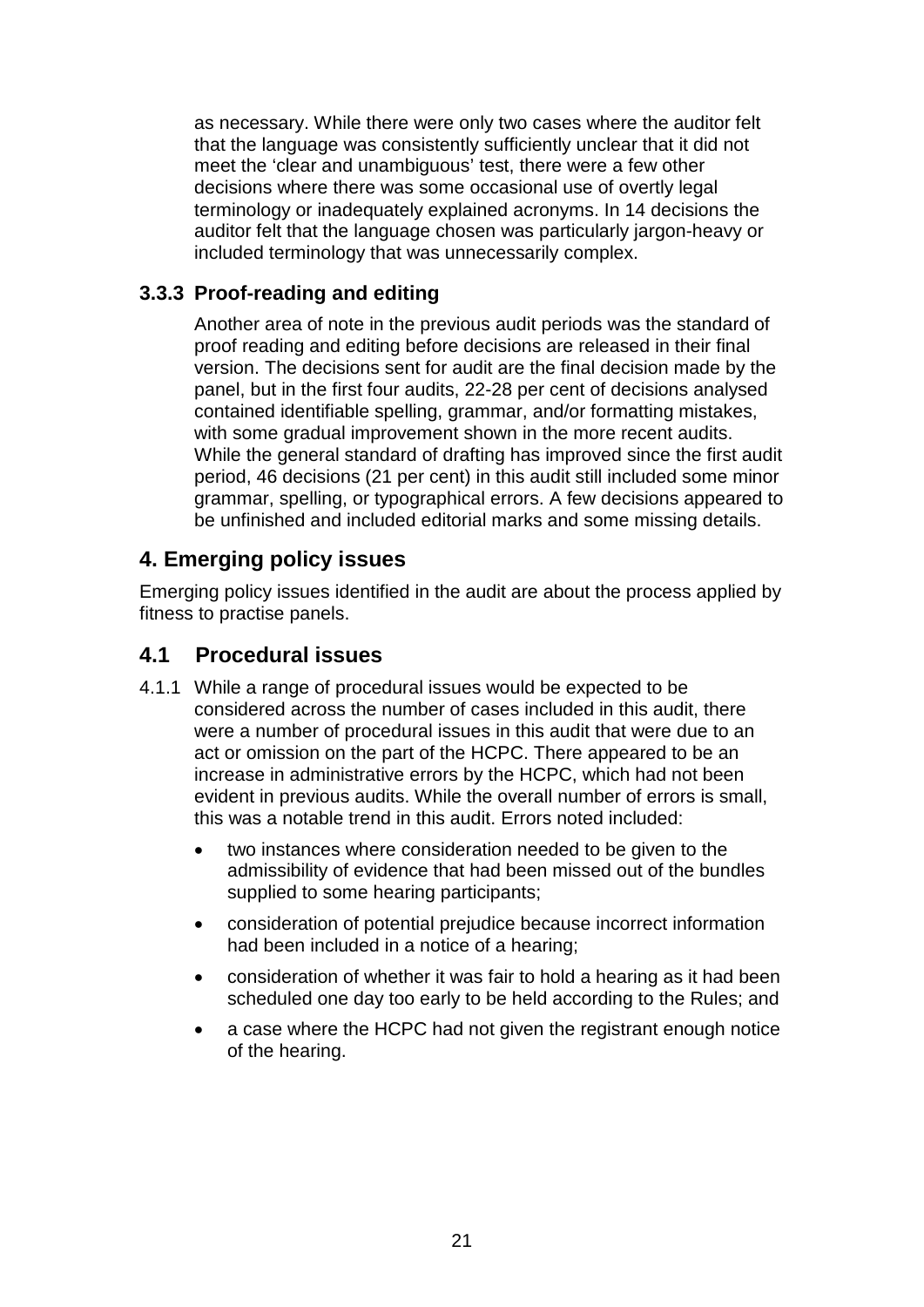## **5. Learning points and recommendations**

- 5.1 The Fitness to Practise Department made the following comments in relation to the report:
	- It is disappointing that in two out of the ninety cases where the registrant was not present and not represented that there was no reference in the decision to the consideration to proceed. We would expect this to feature in all decisions. We will repeat the importance of this in panel member training, and also in our quarterly newsletter. Furthermore, we will ensure hearings officers point out any such omissions to panel chairs at the hearing.
	- We note that there were a number of preliminary issues that required resolution at the start of a hearing. We are using our powers to hold preliminary hearings to amend allegations, or to get directions on hearing evidence or structure. Additionally, we have implemented a process where Investigating Committee panels are supported by the lead hearings officer to review and challenge allegations when they review the evidence in front of them. This means that fewer allegations should require change at the final hearing. We are about to review this process. Finally, we have instructed our investigators to apply—where possible—prior to the hearing to amend allegations if their investigation requires it. We review the number of allegations that are changed at hearings as part of our service level agreement.
	- In 30 per cent (63 cases) of the audit sample, no mitigating evidence was referred to in the decision. Some registrants do not engage with the process, so there may be nothing to include here, or it may be that the panel did not mention it. We are continuing to review panel training and the practical examples and exercises that we use with the groups. These examples come from our own cases, or the feedback we received from the Professional Standards Authority for Health and Social Care (PSA).
	- We review any cases that are not well found. We ask our investigators to review whether any alternative methods of disposal such as consent or discontinuance could be used instead of a hearing. We expect that the construction of panel decisions on these cases should be of the same standard as the other sanctions, and should set out the decisions on facts, grounds and the rationale for the not well found status. We will continue to include this analysis and examples in the panel member training and quarterly newsletter.
	- Grammar and spelling checks are a core part of the hearing officer role. We have introduced a checking system before publishing, coordinated by the adjudication manager. Hearings officers have as part of their objectives the accurate and timely publication of decisions. We will continue to review this throughout the year as part of our quality checks.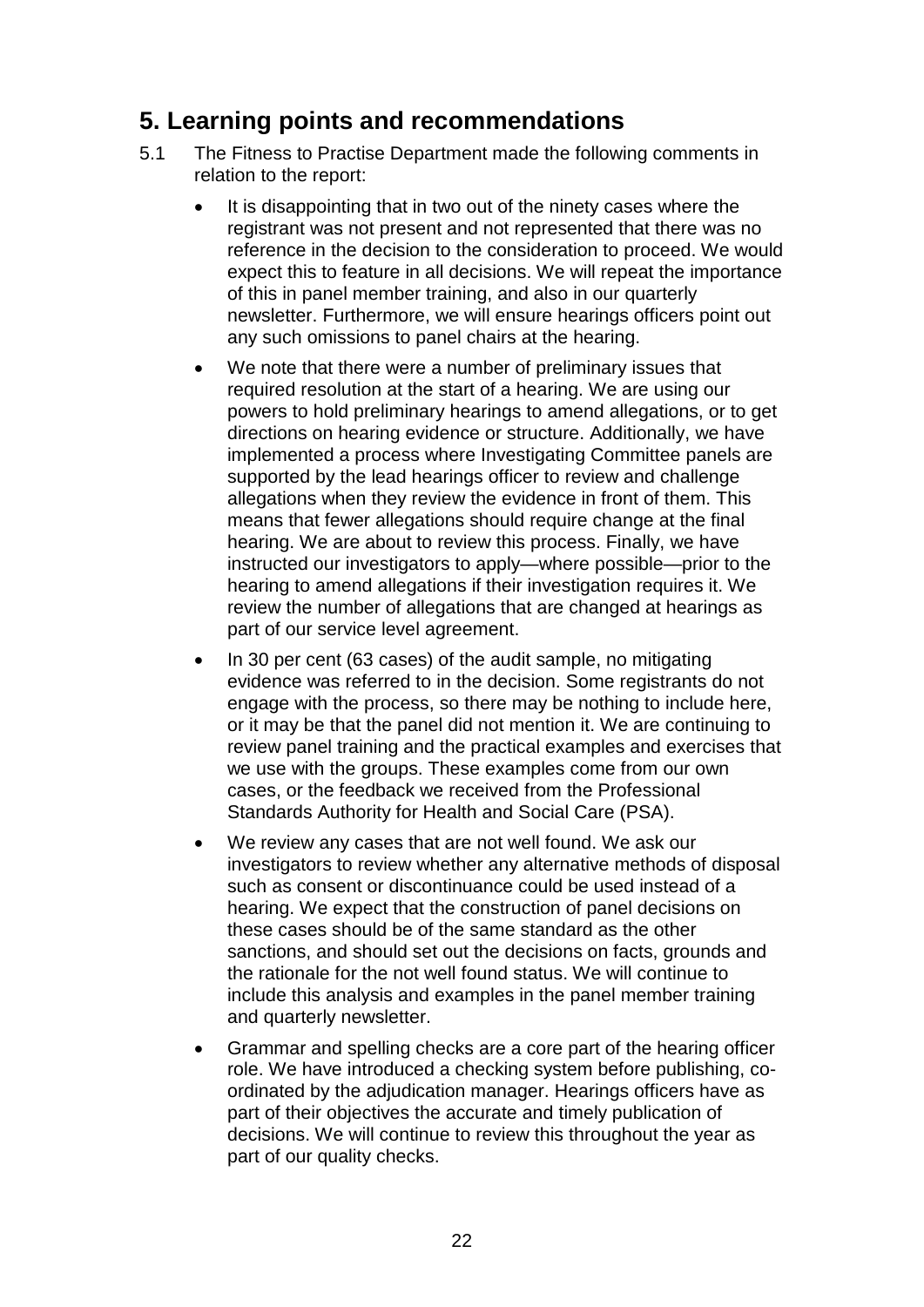## **6. Appendix**

## **Audit Form Final/Review Hearing Decisions**

| <b>Case details</b>   |                                                        |
|-----------------------|--------------------------------------------------------|
| Case name             |                                                        |
| <b>Case reference</b> | <b>FTP</b>                                             |
| <b>Panel type</b>     | Conduct and Competence/<br>Health/Investigating/Review |
| <b>Hearing date</b>   |                                                        |
| <b>Legal Assessor</b> |                                                        |
| <b>Panel Chair</b>    |                                                        |

#### **1. Procedural issues**

| If the registrant was not there and<br>unrepresented, did panel consider issue of<br>proceeding in absence? | Yes/No/Registrant or<br>representative attended |
|-------------------------------------------------------------------------------------------------------------|-------------------------------------------------|
| Did any other procedural issues arise?                                                                      | Yes/No/Comments                                 |
| Was Legal Assessor advice disregarded?                                                                      | Yes/No/Comments                                 |
| Was the three stage test applied?                                                                           | Yes/No/Comments                                 |
| Evidence by way of mitigation considered                                                                    |                                                 |

## **2. Drafting**

| Is decision written in clear and unambiguous<br>terms<br>(does it avoid jargon, technical, esoteric language)? | Yes/No/Comments                       |
|----------------------------------------------------------------------------------------------------------------|---------------------------------------|
| Is it written in short sentences?                                                                              | <b>Yes/No/Comments</b>                |
| Is it written of target audience?                                                                              | <b>Yes/No/Comments</b>                |
| Was the factual background of the case<br>included in the decision?                                            | <b>Yes/No/Comments</b>                |
| If review hearing, does decision make<br>reference to previous facts?                                          | Yes/No/Comments/Not<br>review hearing |
| Is it a stand alone decision?                                                                                  | <b>Yes/No/Comments</b>                |
| Are there adequate reasons for the decision?                                                                   | <b>Yes/No/Comments</b>                |